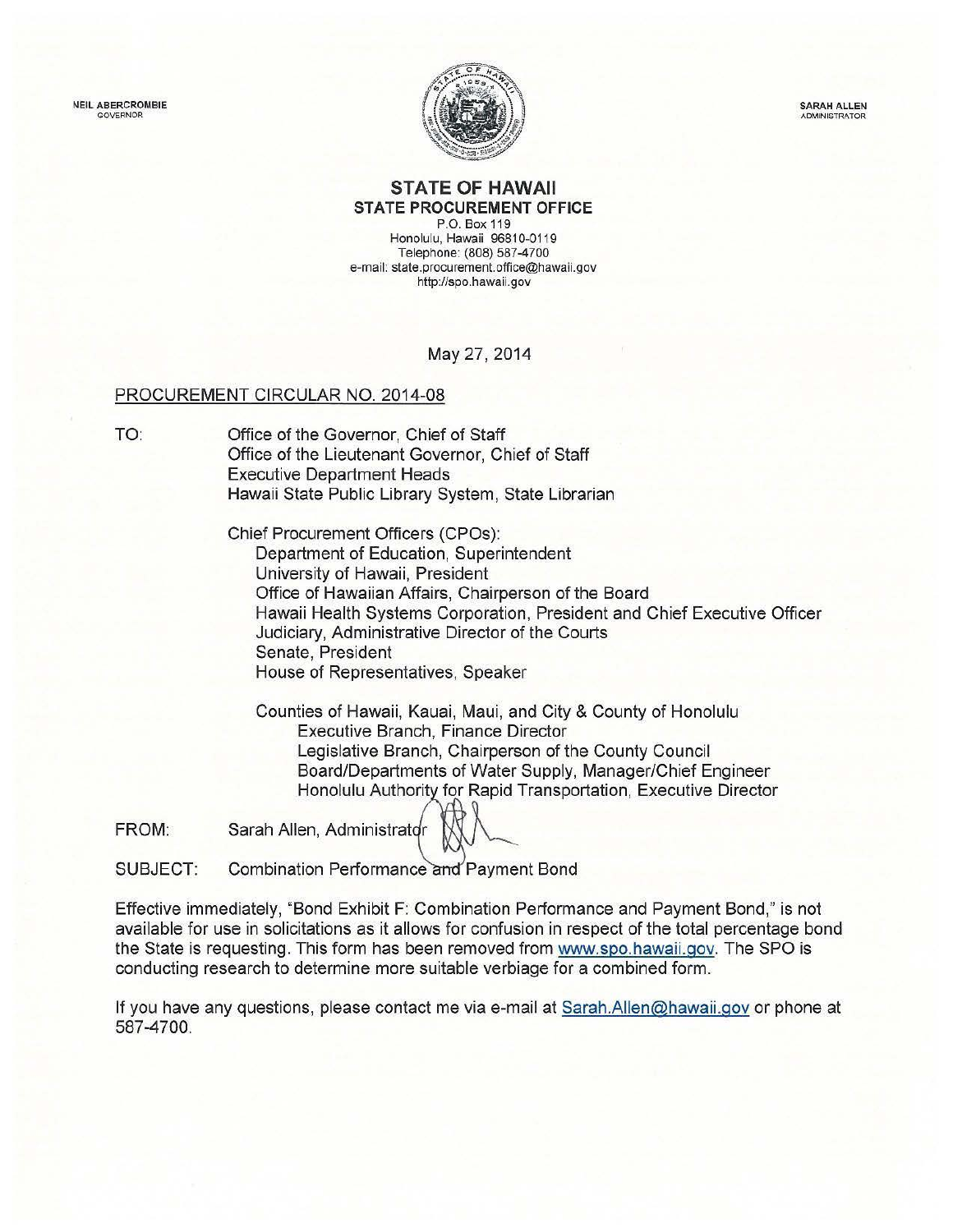**LORIA LINGLE** GOVERNOR



**PROCUREMENT POLICY BOARD** LEELIE & CHINEIK **UNRYLE ANN MO GREGORY L. KING RUSS K. SAITO PANKLA A TORRES** 

.<br>AARON S. PUJKIKA

### **STATE OF HAWAII STATE PROCUREMENT OFFICE**

P.O. Box 119 Honolulu, Hawaii 96810-0119 Tel: (808) 587-4700 Fax: (808) 587-4703 www.spo.hawall.gov

July 24, 2007

# PROCUREMENT CIRCULAR NO. 2007-05

**Executive Department Heads** TO:

Clarres Just Aaron S. Fujioka FROM:

**SUBJECT:** Bid Security, Contract Performance and Payment Bonds

This circular is issued to:

- $1)$ Rescind Procurement Circular No. 1998-09, dated November 23, 1998; and
- $2)$ Reissue amended bond forms Exhibits B, D, F, and includes the bond and acknowledgment forms Exhibits A, C, E, G, H, I, J, which did not require any changes. The forms are as required by HAR Subchapter 24, Chapter 3-122, and in accordance with HRS §§103D-323 to 103D-328.

Bonds are to protect against the failure or refusal of the offeror to proceed with the performance of the contract, secure the faithful performance of contract requirements, and payment of suppliers or subcontractors. Exemptions on the use of these bond forms are allowed, with the prior approval of the Administrator.

Changes made to the bond forms, effective June 21, 2007, are as follows:

 $\uparrow$ Exhibits B & D:

> Page 1, 2<sup>nd</sup> paragraph, is amended to read: "WHEREAS, the above-bound Principal has [entered-into] signed a Contract with Obligee [dated] on for the following project:

<del>Exhibit F</del>

|                                                                          | a. Page 1, 2 <sup>nd</sup> paragraph, is amended to read: "WHEREAS: The Principal has by                                                                         |
|--------------------------------------------------------------------------|------------------------------------------------------------------------------------------------------------------------------------------------------------------|
| Not available for use in solicitations<br>(Procurement Circular 2014-08) | [entered-into] signed a contract with<br>าnt dated<br>ollowing Project:                                                                                          |
| from the completion                                                      | o. Page z, o paragraph, is amended to read: " the performance of the<br>Contract who has not been paid in full therefor after [two-months] ninety days           |
| Hawaii Administrative Rules."                                            | c. Page 5, $1^{\circ}$ sentence, is amended to read: "The amount of this bond may be<br>reduced in accordance with and subject to section [3-122-226] 3-122-225. |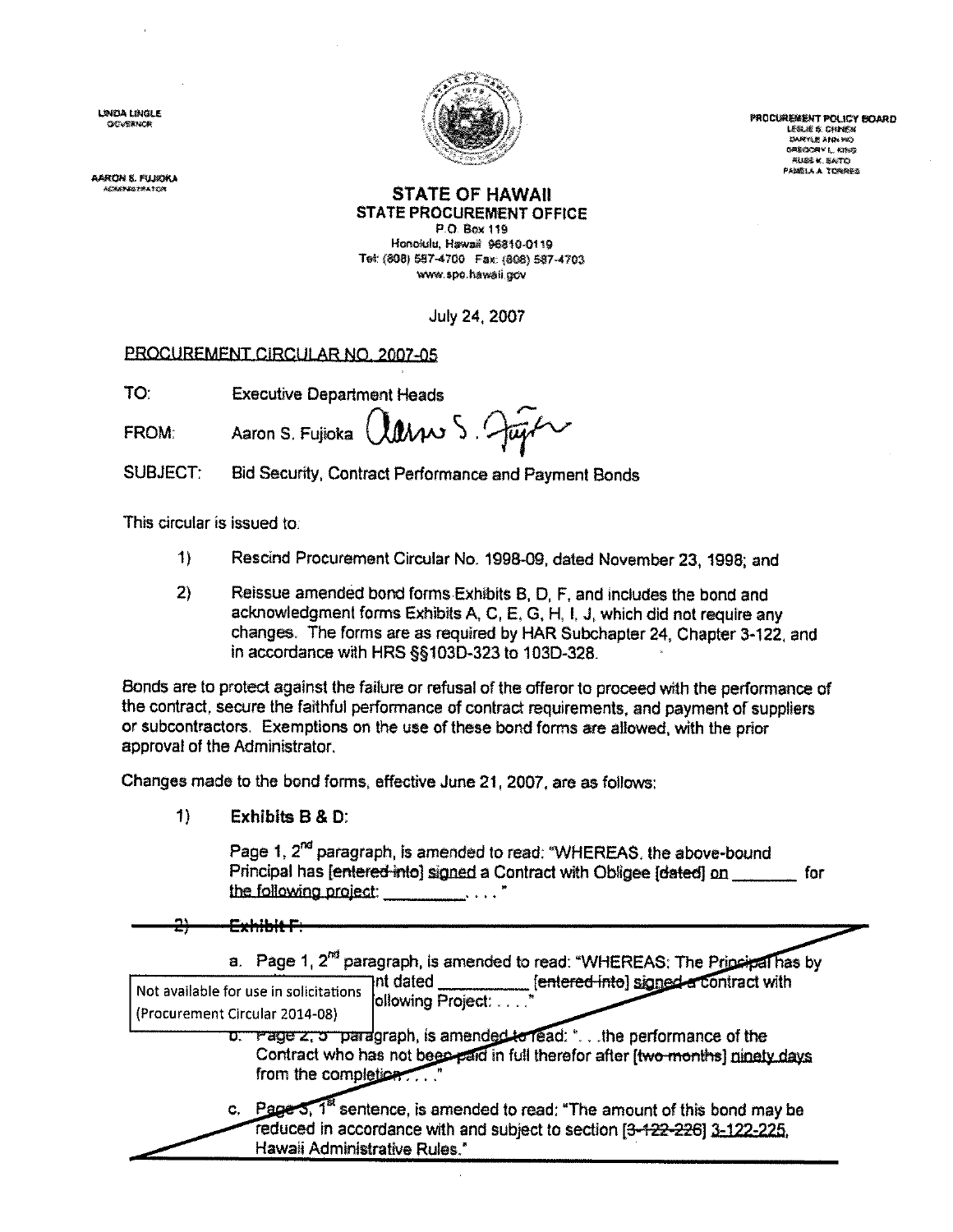$3)$ Exhibits A, C, E, G, H, I, J: No changes were made to these exhibits.

Purchasing agencies shall utilize bond and acknowledgment forms as provided in the exhibits listed below:

- **EXHIBIT A:** Surety bid security titled "Surety [Bid] [Proposal] Bond", dated 11/17/98.
- **EXHIBIT B:** Surety contract performance bond titled "Performance Bond (Surety)", dated 6/21/07.
- **EXHIBIT C:** Contract performance bond for types of security pursuant to HAR §3-122-222(2) and (3), titled "Performance Bond", dated 11/17/98.
- **EXHIBIT D:** Surety contract labor and material payment bond titled "Labor and Material Payment Bond (Surety)", dated 6/21/07.
- **EXHIBIT E:** Contract labor and material payment bond for types of security pursuant to HAR §3-122-222(2) and (3), titled "Labor and Material Payment Bond", dated 11/17/98.
- <del>OW HOT F.</del> **Gurety combination contract performance and payment be** Not available for use in solicitations -Performance and Payment Bond", dated 6/21/07-(Procurement Circular 2014-08)
- **EXHIBIT G:** Surety contract performance bond for goods and services supplemental agreement titled "Performance Bond (Surety) for Supplemental Agreement for Goods and Services", dated 11/17/98.
- **EXHIBIT H:** Contract performance bond for goods and services supplemental agreement for types of security pursuant to HAR §3-122-222(2) and (3), titled "Performance Bond for Supplemental Agreement for Goods and Services", dated 11/17/98.
- **EXHIBIT I:** Contractor acknowledgement form for use with contract performance and payment bonds titled "Contractor Acknowledgment", dated 11/12/97.
- Surety acknowledgement form for use with contract performance and payment **EXHIBIT J:** bonds titled "Surety Acknowledgment", dated 11/12/97.

The exhibit bond and related forms are available on the SPO homepage at www.spo.hawail.gov, under the "Quick Links" section, click on "Forms for State Agencies". To view the complete listing of all current Procurement Circulars, click on "Procurement Circulars".

Questions may be directed to Justin Fo at 586-0577 or Colin Tanaka at 586-0558, or call me at 587-4700.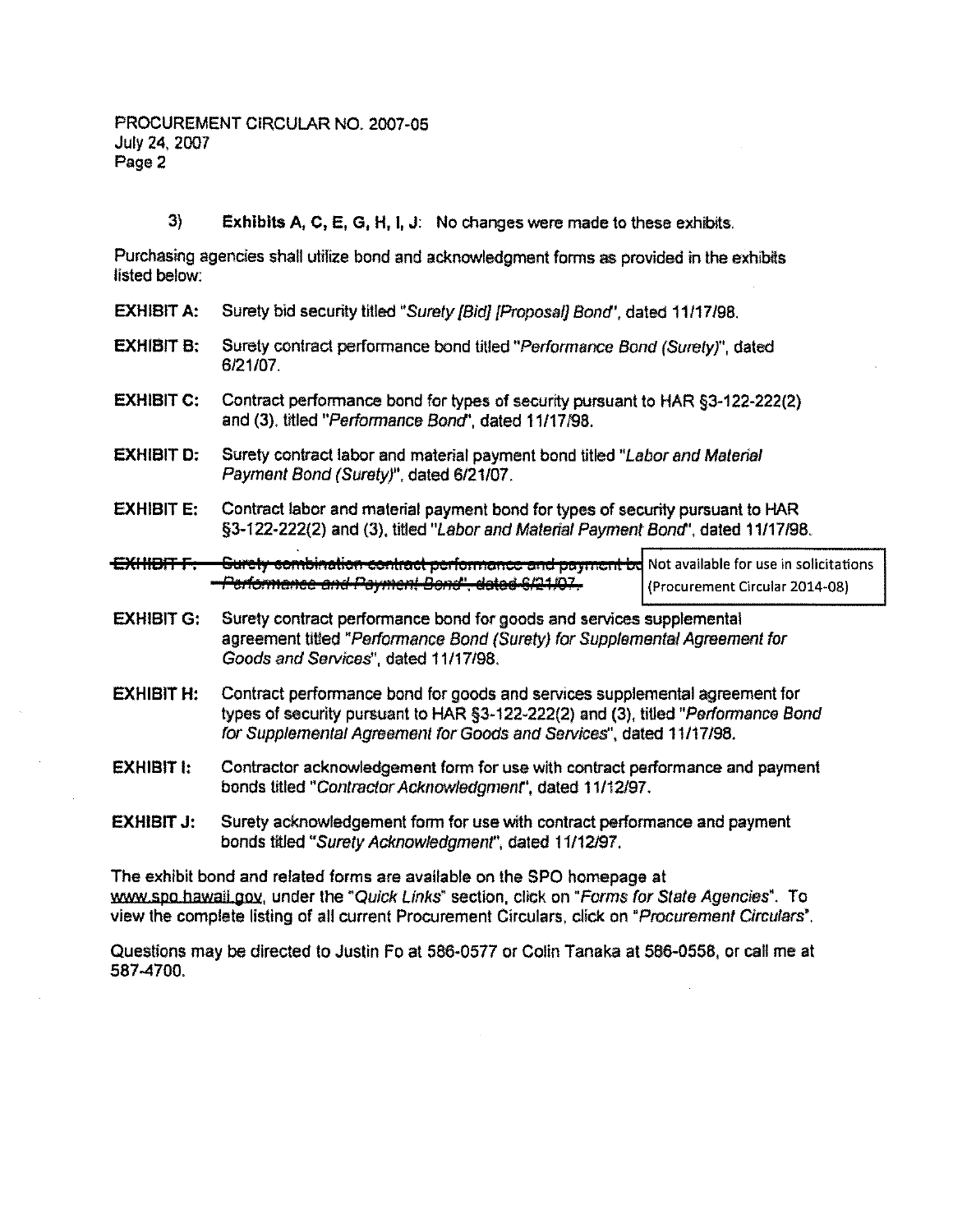## **EXHIBIT A**

# **SURETY [BID] [PROPOSAL] BOND**  $(11/17/98)$

|                                                                                                                   | Bond No.                  |
|-------------------------------------------------------------------------------------------------------------------|---------------------------|
| KNOW TO ALL BY THESE PRESENTS:                                                                                    |                           |
| That we,<br>(Full Name or Legal Title of Offeror)                                                                 |                           |
| as Offeror, hereinafter called Principal, and ___                                                                 | (Name of Bonding Company) |
| as Surety, hereinafter called Surety, a corporation authorized to transact business as a Surety                   |                           |
| in the State of Hawaii, are held and firmly bound unto<br>as Owner, hereinafter called Owner, in the penal sum of | (State/County Entity)     |
| (Required Amount of Bid Security)                                                                                 |                           |

Dollars (\$\_\_\_\_\_\_\_\_\_\_\_\_\_\_\_\_\_\_), lawful money of the United States of America, for the payment of which sum well and truly to be made, the said Principal and the said Surety bind ourselves, our heirs, executors, administrators, successors and assigns, jointly and severally, firmly by these presents.

#### **WHEREAS:**

The Principal has submitted an offer for **contract the Principal** 

(Project by Number and Brief Description)

## **NOW, THEREFORE:**

The condition of this obligation is such that if the Owner shall reject said offer, or in the alternate, accept the offer of the Principal and the Principal shall enter into a Contract with the Owner in accordance with the terms of such offer, and give such bond or bonds as may be specified in the solicitation or Contract Documents with good and sufficient surety for the faithful performance of such Contract and for the prompt payment of labor and material furnished in the prosecution thereof as specified in the solicitation then this obligation shall be null and void. otherwise to remain in full force and effect.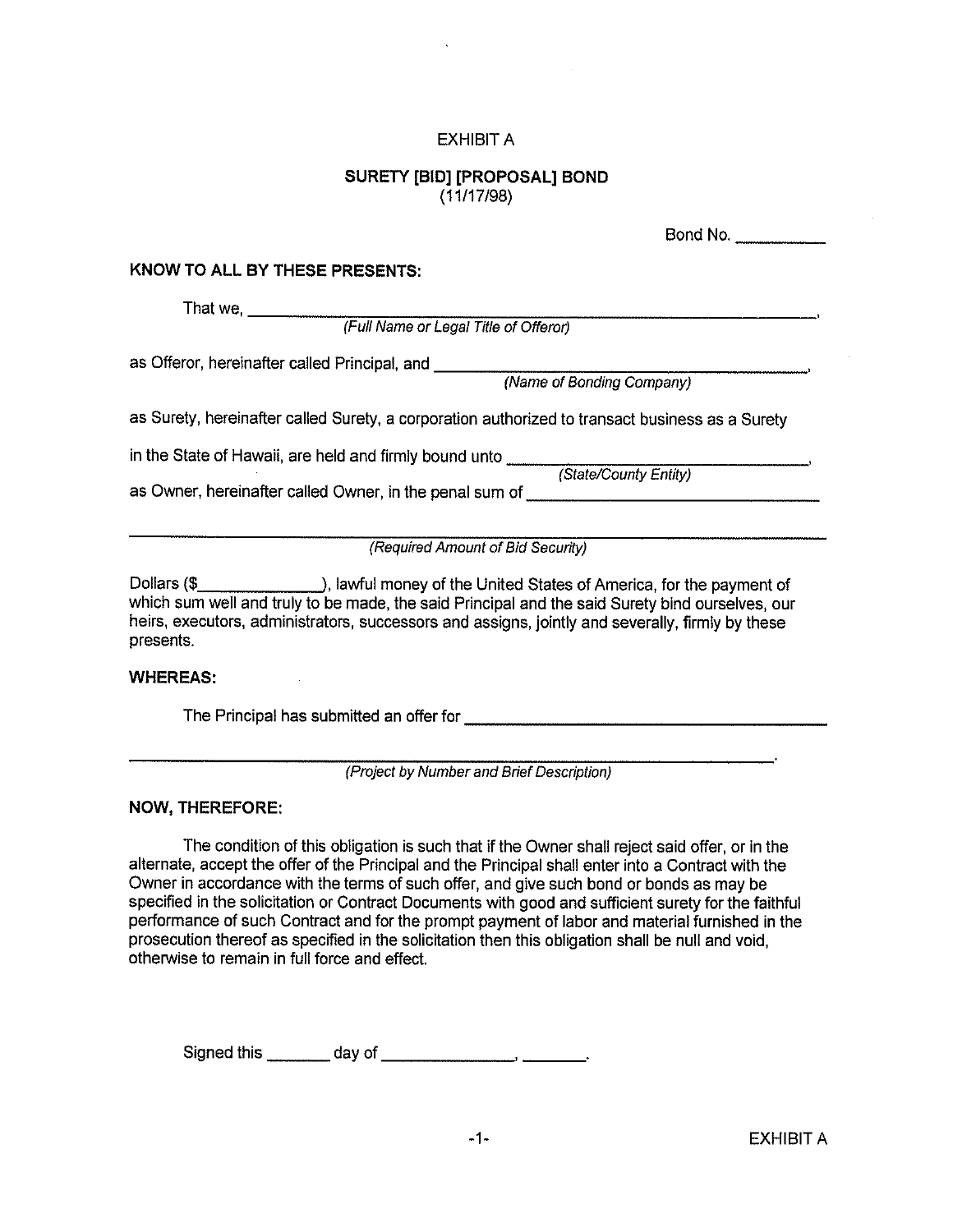(Seal)

 $\bar{z}$ 

 $\mathcal{L}_{\mathcal{A}}$ 

 $\sim$ 

 $\sim 10^7$ 

Name of Principal (Offeror)

Signature

 $\overline{T}$ itle

(Seal)

Name of Surety

 $\bar{z}$ 

 $\bar{a}$ 

Signature

 $\overline{T}$ itle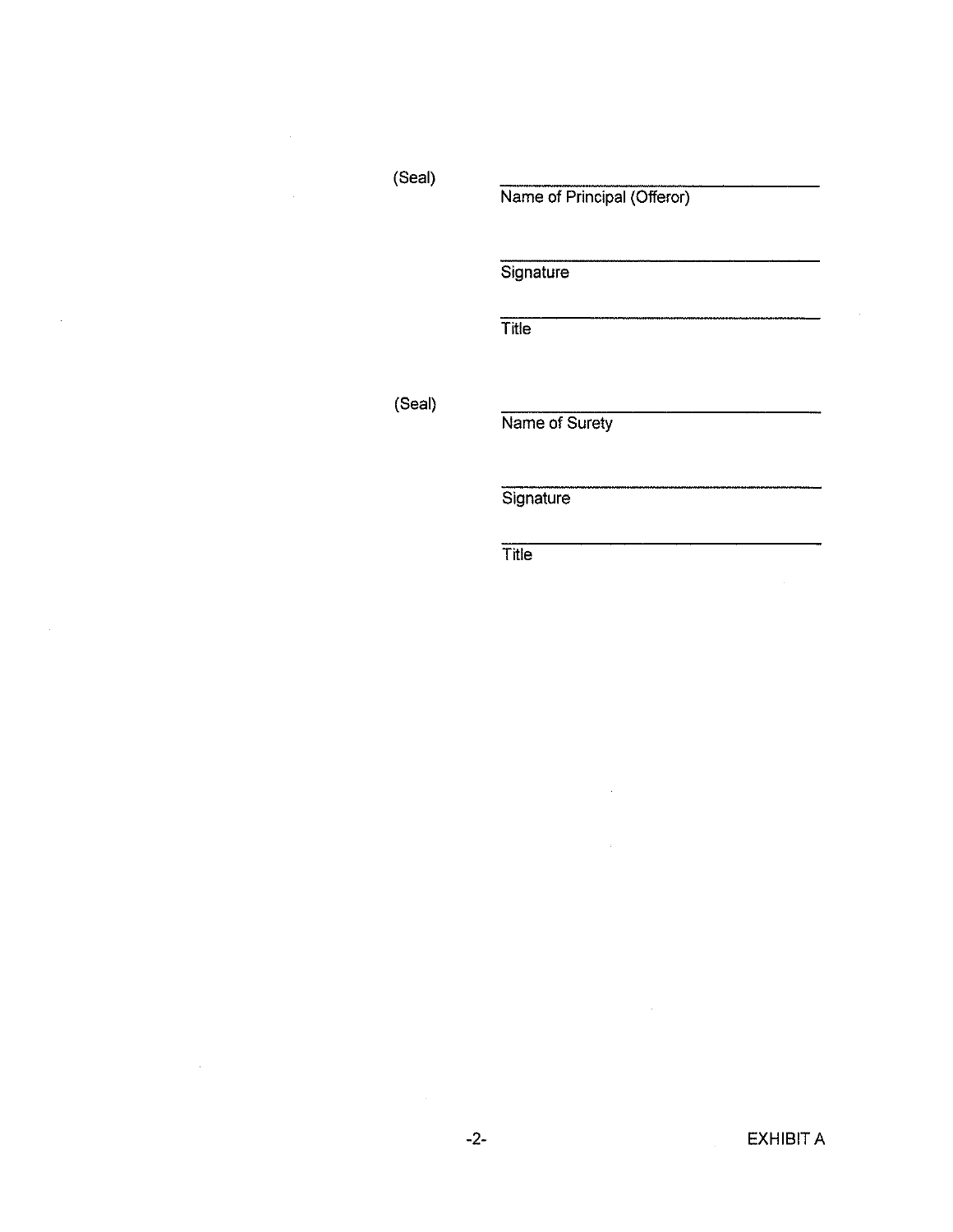# **EXHIBIT B**

# PERFORMANCE BOND (SURETY)  $(6/21/07)$

## KNOW TO ALL BY THESE PRESENTS:

That \_\_\_\_\_\_\_\_

(Full Legal Name and Street Address of Contractor)

as Contractor, hereinafter called Principal, and \_\_\_\_\_\_\_\_\_\_\_\_\_\_\_\_\_\_\_\_\_\_\_\_\_\_\_\_\_\_\_

(Name and Street Address of Bonding Company)

as Surety, hereinafter called Surety, a corporation(s) authorized to transact business as a

its successors and assigns, hereinafter called Obligee, in the amount of

their heirs, executors, administrators, successors and assigns, jointly and severally, firmly by these presents.

WHEREAS, the above-bound Principal has signed a Contract with Obligee on **Example 2018** of the following project:

hereinafter called Contract, which Contract is incorporated herein by reference and made a part hereof.

NOW THEREFORE, the condition of this obligation is such that:

If the Principal shall promptly and faithfully perform, and fully complete the Contract in strict accordance with the terms of the Contract as said Contract may be modified or amended from time to time; then this obligation shall be void; otherwise to remain in full force and effect.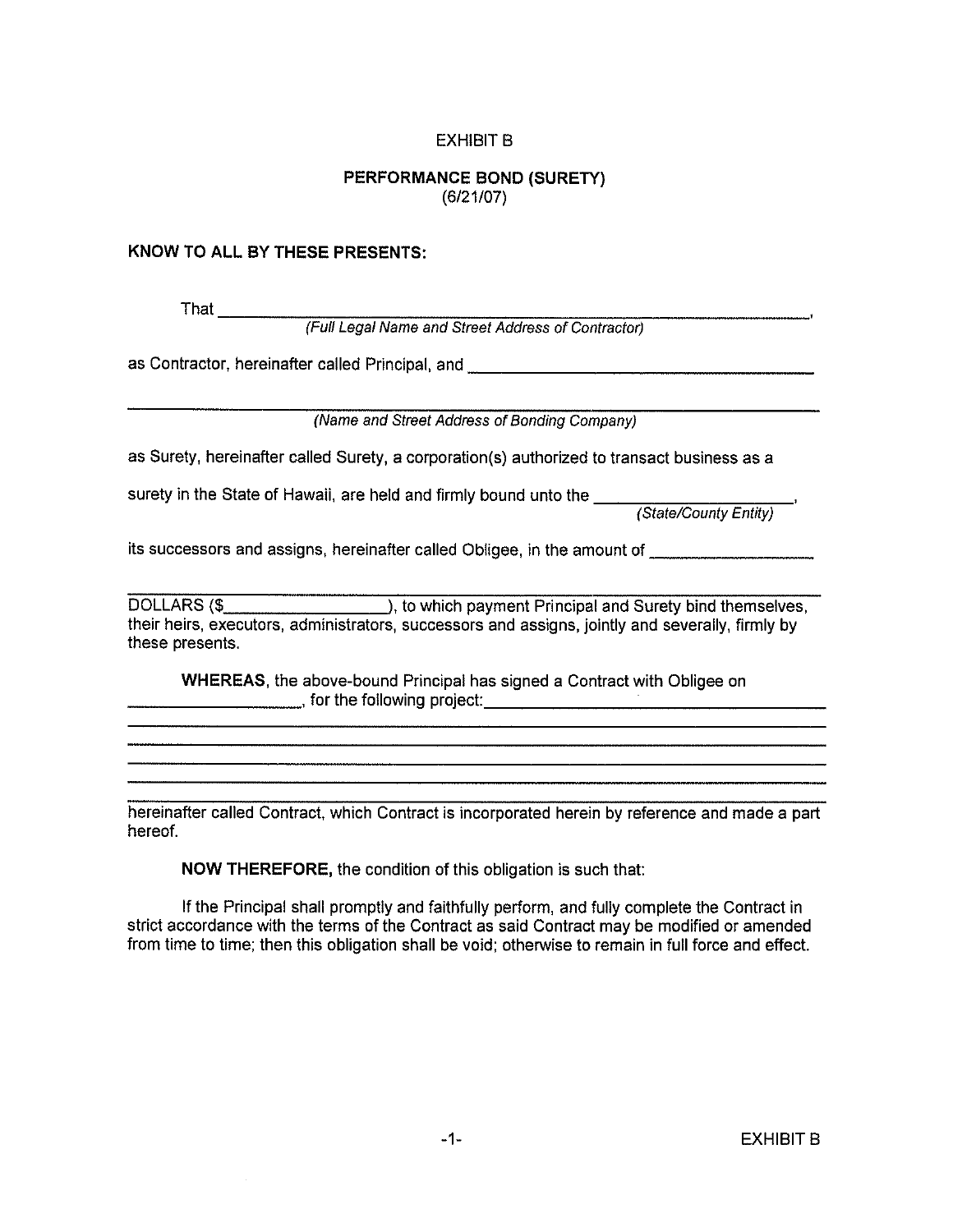Surety to this Bond hereby stipulates and agrees that no changes, extensions of time, alterations, or additions to the terms of the Contract, including the work to be performed thereunder, and the specifications or drawings accompanying same, shall in any way affect its obligation on this bond, and it does hereby waive notice of any such changes, extensions of time, alterations, or additions, and agrees that they shall become part of the Contract.

In the event of Default by the Principal, of the obligations under the Contract, then after written Notice of Default from the Obligee to the Surety and the Principal and subject to the limitation of the penal sum of this bond, Surety shall remedy the Default, or take over the work to be performed under the Contract and complete such work, or pay moneys to the Obligee in satisfaction of the surety's performance obligation on this bond.

| (Seal) | Name of Principal (Contractor)       |
|--------|--------------------------------------|
|        | $\star$<br>Signature<br><b>Title</b> |
| (Seal) | u.<br>Name of Surety                 |
|        | *<br>Signature                       |
|        | Title                                |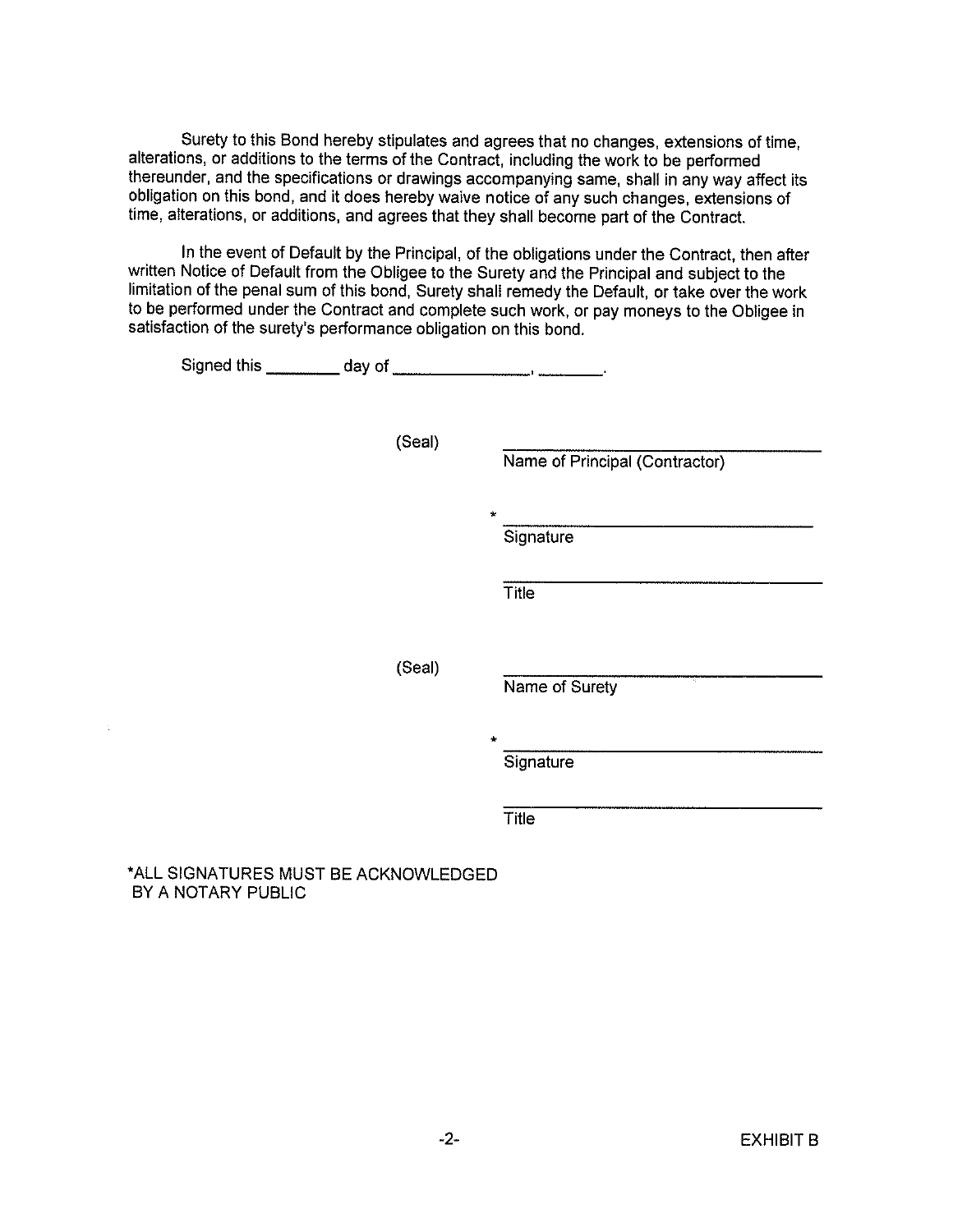# **EXHIBIT C**

## **PERFORMANCE BOND**  $(11/17/98)$

#### KNOW TO ALL BY THESE PRESENTS:

That we,

(Full Legal Name and Street Address of Contractor)

as Contractor, hereinafter called Contractor, is held and firmly bound unto the

its successors and assigns, as Obligee, hereinafter called (State/County Entity) Obligee, in the amount of the state of the state of the state of the state of the state of the state of the state of the state of the state of the state of the state of the state of the state of the state of the state of t

(Dollar Amount of Contract)

DOLLARS (\$ payment of which to the said Obligee, well and truly to be made. Contractor binds itself, its heirs, executors, administrators, successors and assigns, firmly by these presents. Said amount is evidenced by:

 $\Box$ Legal tender;

O Share Certificate unconditionally assigned to or made payable at sight to

| Description |  | _____ |  |
|-------------|--|-------|--|
|             |  |       |  |
|             |  |       |  |

Certificate of Deposit, No. \_\_\_\_\_\_\_\_\_\_\_\_\_\_\_\_\_, dated \_\_\_\_\_\_\_\_\_\_\_, issued by  $\Box$ 

drawn on

a bank, savings institution or credit union insured by the Federal Deposit Insurance Corporation or the National Credit Union Administration, payable at sight or unconditionally assigned to state of the state of the state of the state of the state of the state of

 $\begin{bmatrix} 1 \\ 2 \end{bmatrix}$ drawn on a bank, savings institution or credit union insured by the Federal Deposit

Insurance Corporation or the National Credit Union Administration, payable at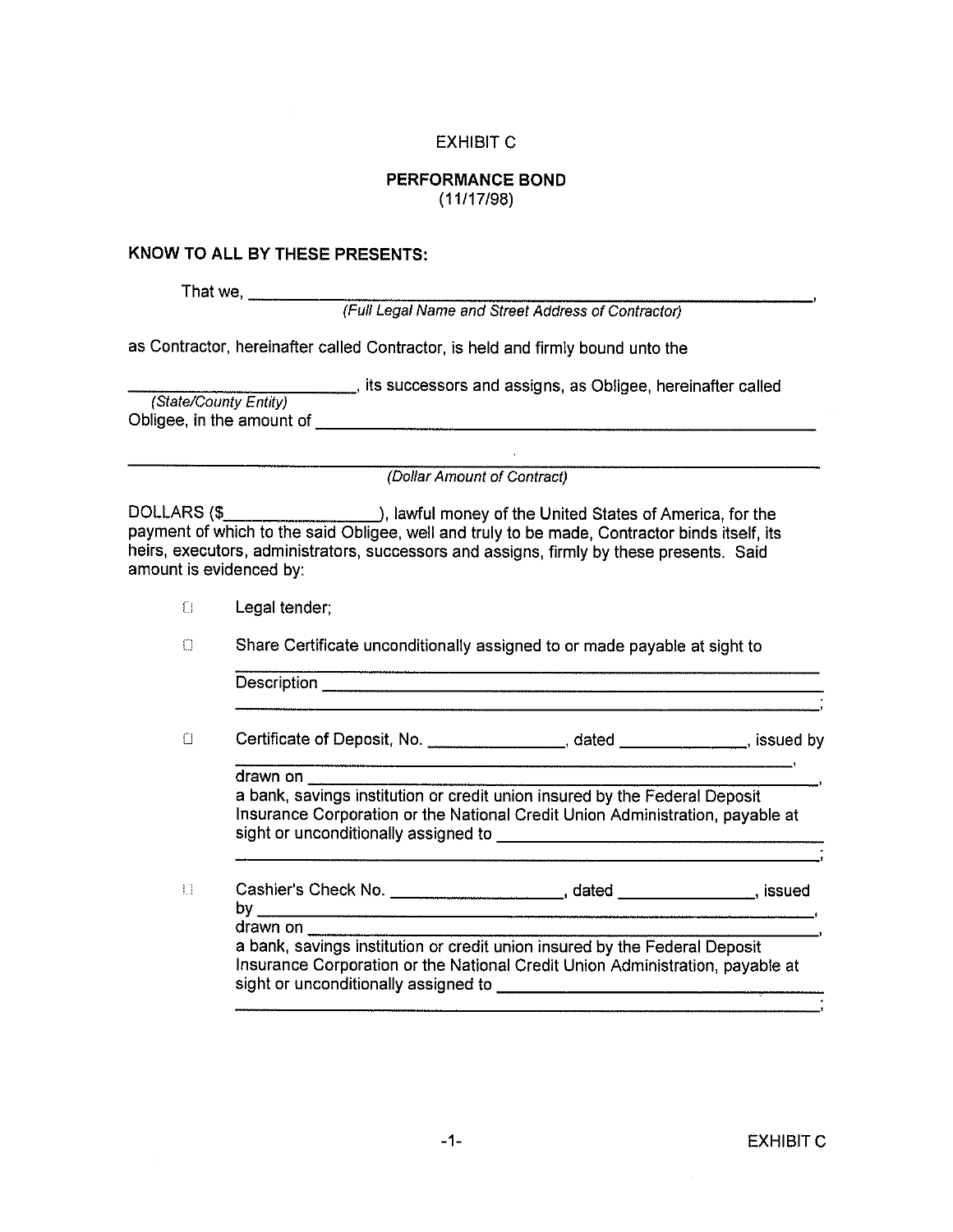| $\Box$          |                                              |                                                                                                                                                                                                                              |  |
|-----------------|----------------------------------------------|------------------------------------------------------------------------------------------------------------------------------------------------------------------------------------------------------------------------------|--|
|                 | drawn on                                     |                                                                                                                                                                                                                              |  |
|                 |                                              | a bank, savings institution or credit union insured by the Federal Deposit<br>Insurance Corporation or the National Credit Union Administration, payable at                                                                  |  |
|                 |                                              |                                                                                                                                                                                                                              |  |
| Ω               |                                              | Treasurer's Check No. _______________________, dated _______________, issued                                                                                                                                                 |  |
|                 | drawn on                                     |                                                                                                                                                                                                                              |  |
|                 |                                              | Insurance Corporation or the National Credit Union Administration, payable at                                                                                                                                                |  |
| $\Box$          |                                              | Official Check No. ____________________________, dated __________________, issued                                                                                                                                            |  |
|                 | drawn on                                     |                                                                                                                                                                                                                              |  |
|                 |                                              | a bank, savings institution or credit union insured by the Federal Deposit<br>Insurance Corporation or the National Credit Union Administration, payable at                                                                  |  |
|                 | payable at sight or unconditionally assigned | Certified Check No. ________________________, dated __________, accepted by a bank, savings institution or credit union insured by the Federal<br>Deposit Insurance Corporation or the National Credit Union Administration, |  |
|                 |                                              |                                                                                                                                                                                                                              |  |
|                 |                                              |                                                                                                                                                                                                                              |  |
| <b>WHEREAS:</b> |                                              |                                                                                                                                                                                                                              |  |
|                 |                                              | The Contractor has by written agreement dated ________________________ entered into a                                                                                                                                        |  |
|                 |                                              |                                                                                                                                                                                                                              |  |
|                 |                                              |                                                                                                                                                                                                                              |  |
|                 |                                              |                                                                                                                                                                                                                              |  |

hereinafter called Contract, which Contract is incorporated herein by reference and made a part hereof.

NOW, THEREFORE,

 $\sim$   $\sim$ 

 $\bar{z}$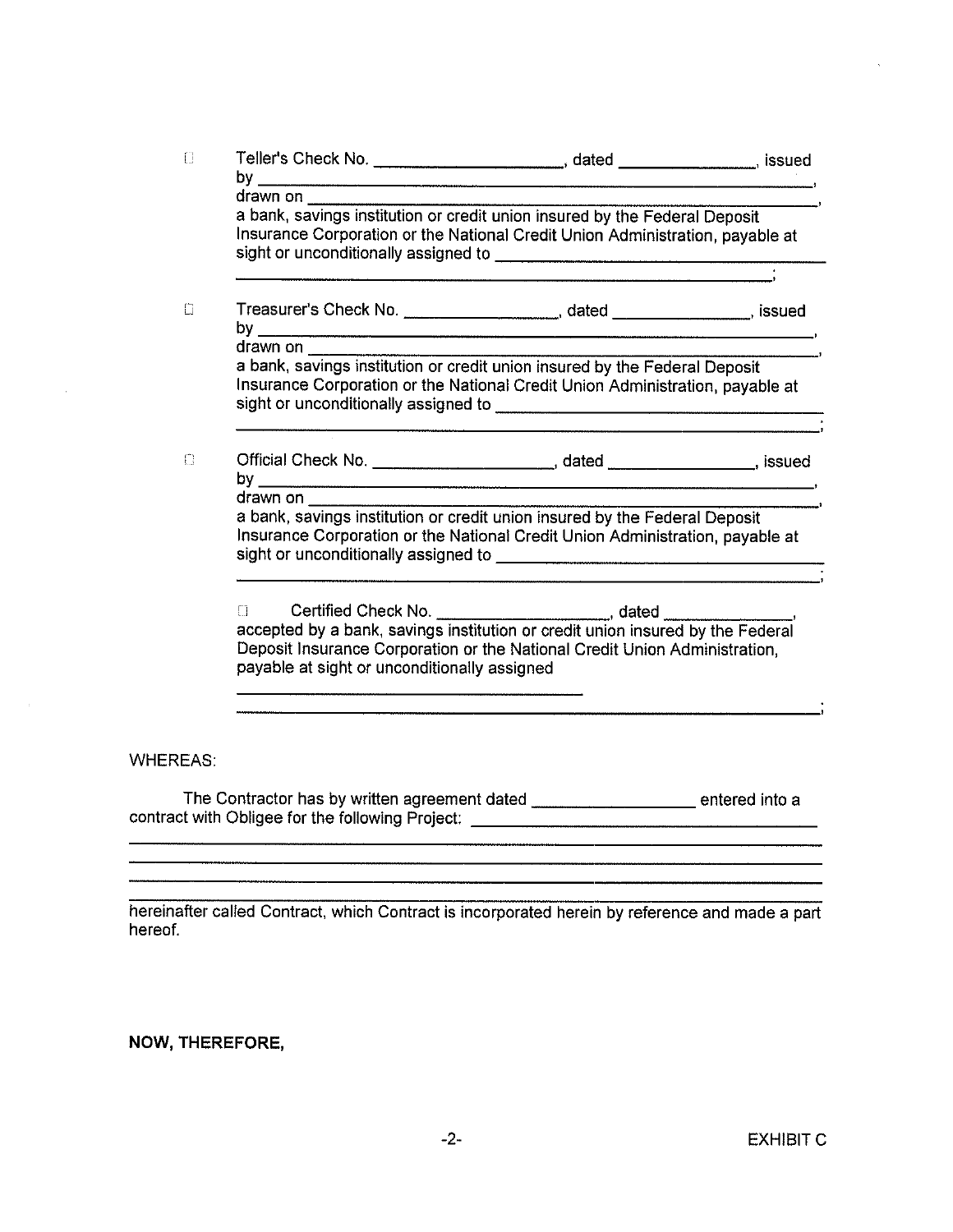The condition of this obligation is such that, if Contractor shall promptly and faithfully perform the Contract in accordance with, in all respects, the stipulations, agreements, covenants and conditions of the Contract as it now exists or may be modified according to its terms, and shall deliver the Project to the Obligee, or to its successors or assigns, fully completed as in the Contract specified and free from all liens and claims and without further cost, expense or charge to the Obligee, its officers, agents, successors or assigns, free and harmless from all suits or actions of every nature and kind which may be brought for or on account of any injury or damage, direct or indirect, arising or growing out of the doing of said work or the repair or maintenance thereof or the manner of doing the same or the neglect of the Contractor or its agents or servants or the improper performance of the Contract by the Contractor or its agents or servants or from any other cause, then this obligation shall be void: otherwise it shall be and remain in full force and effect.

AND IT IS HEREBY STIPULATED AND AGREED that suit on this bond may be brought before a court of competent jurisdiction without a jury, and that the sum or sums specified in the said Contract as liquidated damages, if any, shall be forfeited to the Obligee, its successors or assigns, in the event of a breach of any, or all, or any part of, the covenants, agreements, conditions, or stipulations contained in the Contract or in this bond in accordance with the terms thereof.

The amount of this bond may be reduced by and to the extent of any payment or payments made in good faith hereunder.

(Seal)

Name of Contractor

**Signature** 

Title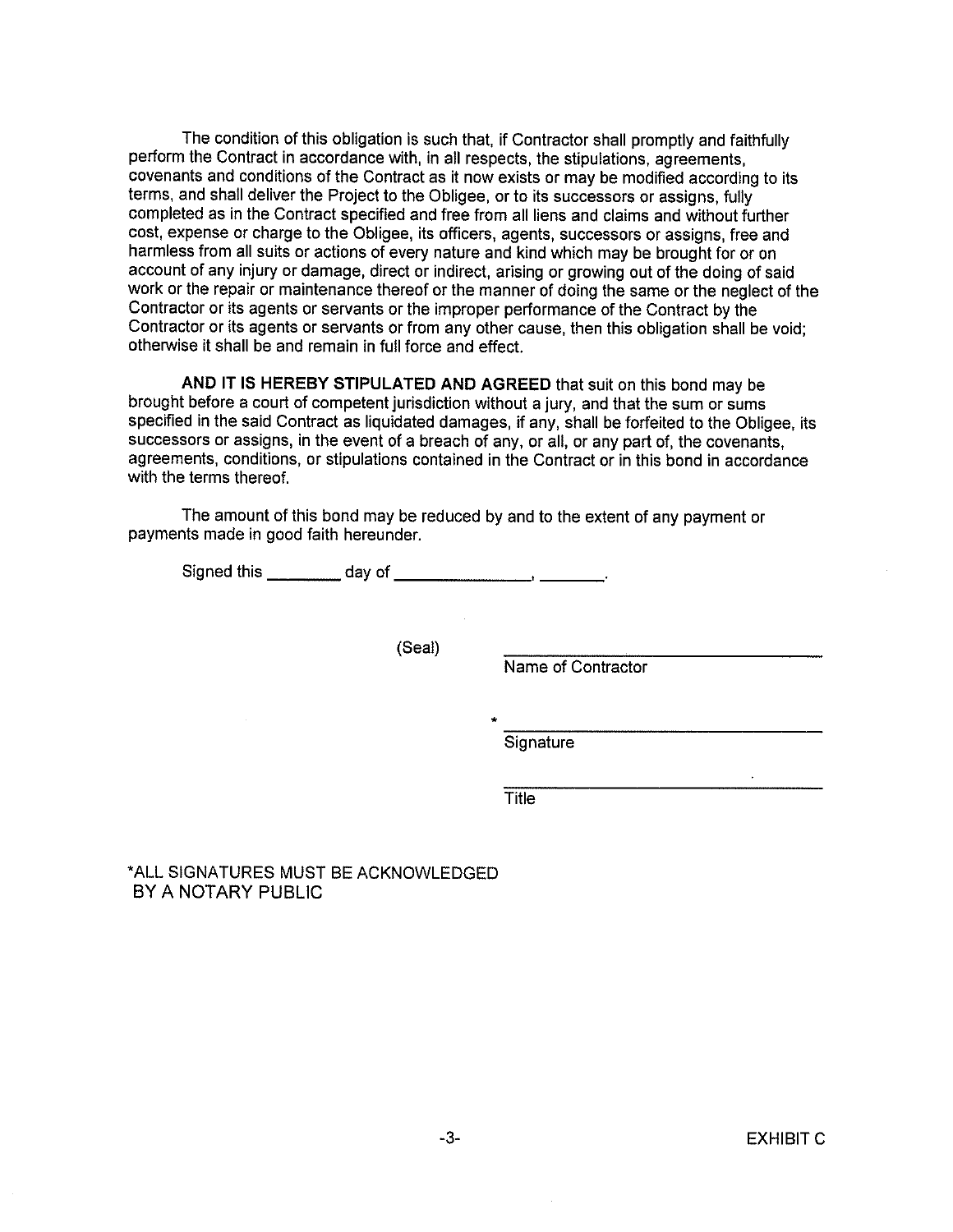## **EXHIBIT D**

## LABOR AND MATERIAL PAYMENT BOND (SURETY)  $(6/21/07)$

### **KNOW TO ALL BY THESE PRESENTS:**

That  $\equiv$ 

(Full Legal Name and Street Address of Contractor)

as Contractor, hereinafter called Principal, and **All Contractor** Contractor Contractor Contractor

(Name and Street Address of Bonding Company) as Surety, hereinafter called Surety, a corporation(s) authorized to transact business as a surety as Surety, hereinanter called outlety, a corporation of the  $\overline{ }$  (State/County Entity)

its successors and assigns, hereinafter called Obligee, in the amount of **Fig. 1. According to the set of the set** 

Dollars (\$ \_\_\_\_\_\_\_\_\_\_\_\_\_\_\_), to which payment Principal and Surety bind themselves, their heirs, executors, administrators, successors and assigns, jointly and severally, firmly by these presents.

WHEREAS, the above-bound Principal has signed Contract with the Obligee on for the following project:

hereinafter called Contract, which Contract is incorporated herein by reference and made a part hereof.

NOW THEREFORE, the condition of this obligation is such that if the Principal shall promptly make payment to any Claimant, as hereinafter defined, for all labor and materials supplied to the Principal for use in the performance of the Contract, then this obligation shall be void; otherwise to remain in full force and effect.

Surety to this Bond hereby stipulates and agrees that no changes, extensions of  $1.$ time, alterations, or additions to the terms of the Contract, including the work to be performed thereunder, and the specifications or drawings accompanying same, shall in any way affect its obligation on this bond, and it does hereby waive notice of any such changes, extensions of time, alterations, or additions, and agrees that they shall become part of the Contract.

A "Claimant" shall be defined herein as any person who has furnished labor or materials  $2.$ to the Principal for the work provided in the Contract.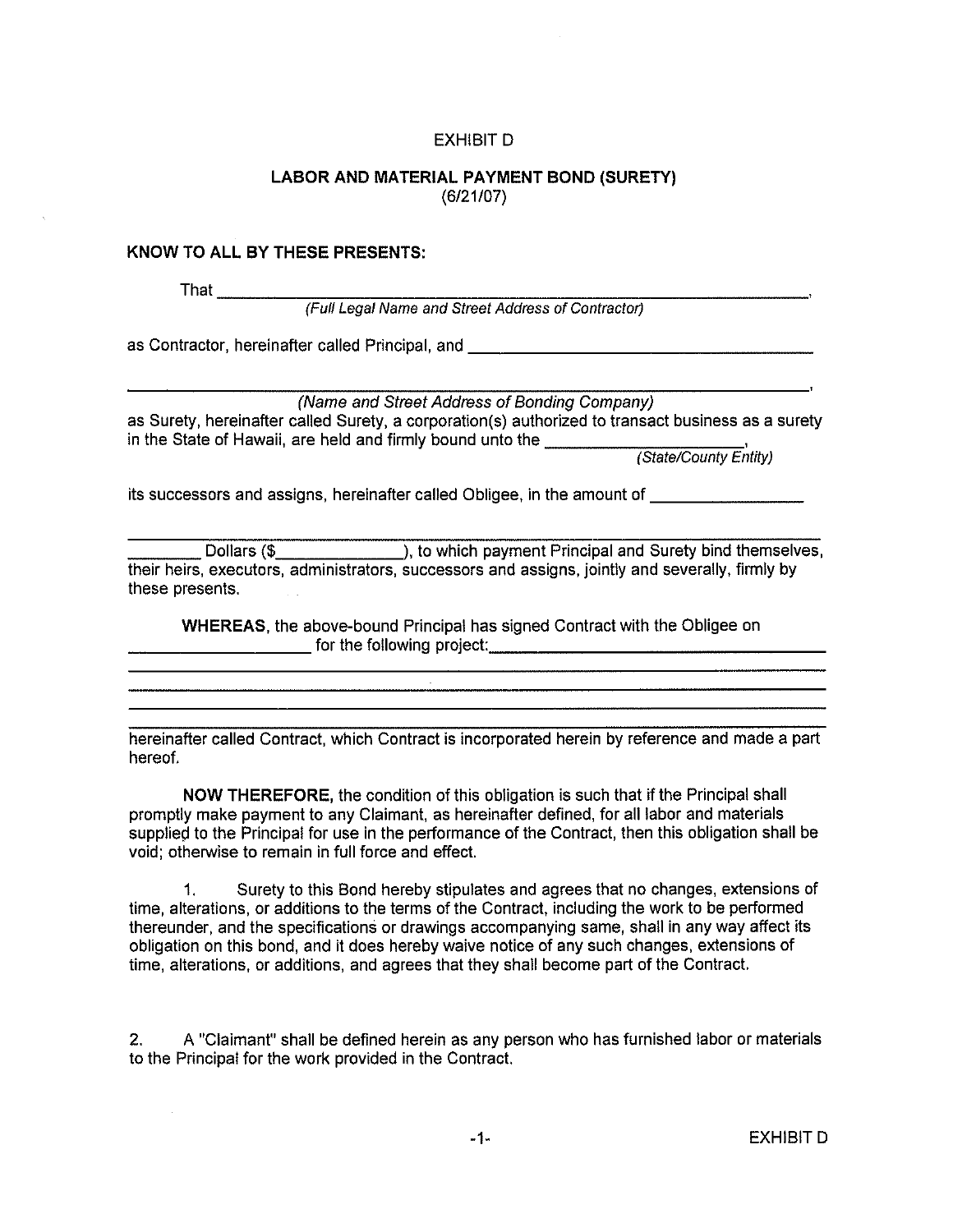Every Claimant who has not been paid amounts due for labor and materials furnished for work provided in the Contract may institute an action against the Principal and its Surety on this bond at the time and in the manner prescribed in Section 103D-324, Hawaii Revised Statutes, and have the rights and claims adjudicated in the action, and judgment rendered thereon; subject to the Obligee's priority on this bond. If the full amount of the liability of the Surety on this bond is insufficient to pay the full amount of the claims, then after paying the full amount due the Obligee, the remainder shall be distributed pro rata among the claimants.

| Signed this _________ day of _________________, ________. |        |                                |
|-----------------------------------------------------------|--------|--------------------------------|
|                                                           | (Seal) | Name of Principal (Contractor) |
|                                                           |        | $\star$<br>Signature           |
|                                                           |        | Title                          |
|                                                           | (Seal) | Name of Surety                 |
|                                                           |        | $\star$<br>Signature           |
|                                                           |        | <b>Title</b>                   |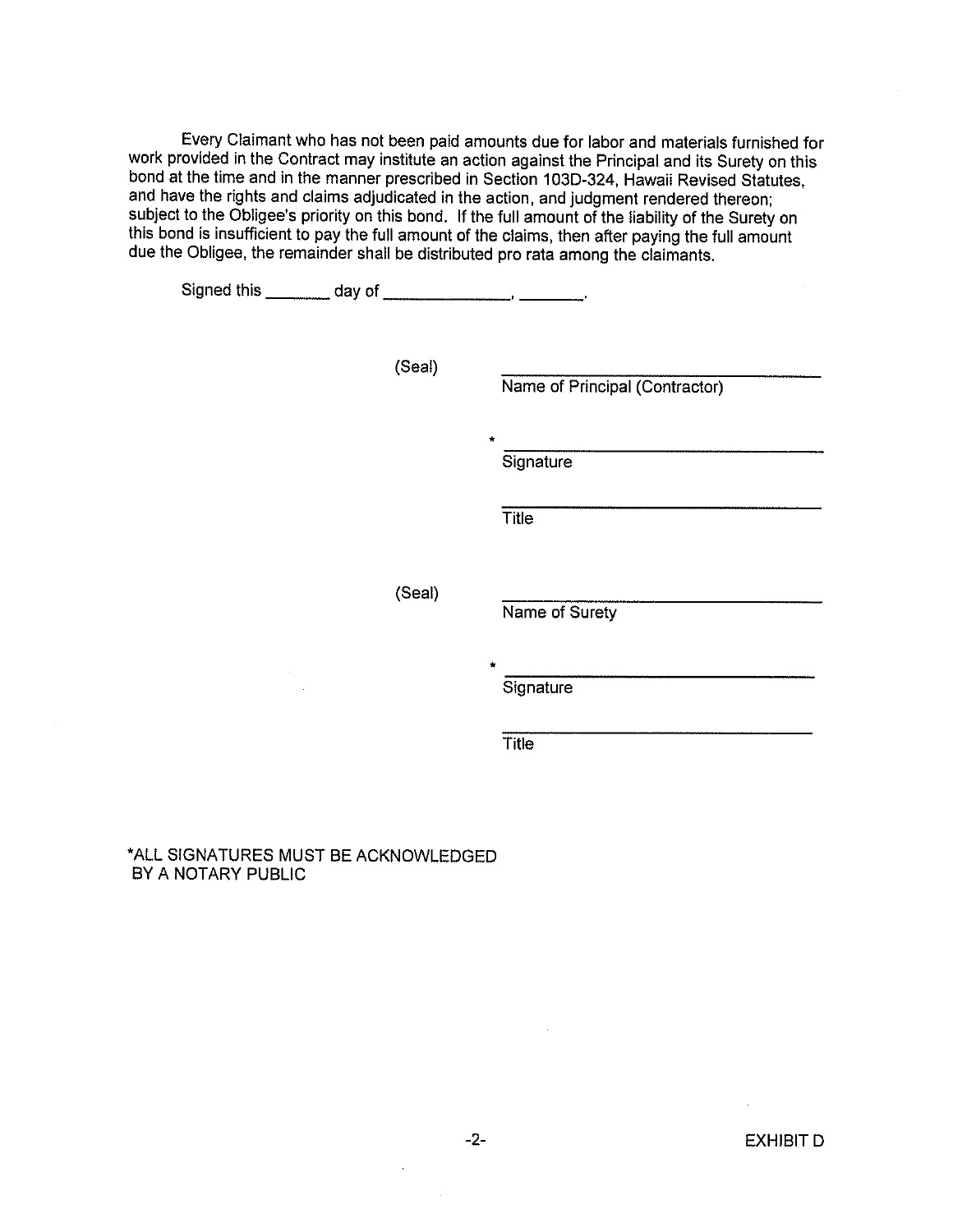## **EXHIBIT E**

## **LABOR AND MATERIAL PAYMENT BOND**  $(11/17/98)$

## KNOW TO ALL BY THESE PRESENTS:

That we,  $\frac{1}{1}$ 

(Full Legal Name and Street Address of Contractor)

as Contractor, hereinafter called Contractor, is held and firmly bound unto the

its successors and assigns, as Obligee, hereinafter called

(State/County Entity)

Obligee, in the amount of the state of the state of the state of the state of the state of the state of the state of the state of the state of the state of the state of the state of the state of the state of the state of t

(Dollar Amount of Contract)

DOLLARS (\$ **Manno 2010**), lawful money of the United States of America, for the payment of which to the said Obligee, well and truly to be made, Contractor binds itself, its heirs, executors, administrators, successors and assigns, firmly by these presents. Said amount is evidenced by:

|  | Legal tender; |
|--|---------------|
|  |               |

Share Certificate unconditionally assigned to or made payable at sight to  $\Box$ 

Description experience and the contract of the contract of the contract of the contract of the contract of the contract of the contract of the contract of the contract of the contract of the contract of the contract of the

Certificate of Deposit, No. \_\_\_\_\_\_\_\_\_\_\_\_\_\_\_\_\_\_\_, dated \_\_\_\_\_\_\_\_\_\_\_\_, issued by  $\Box$ 

drawn on **compared** 

a bank, savings institution or credit union insured by the Federal Deposit Insurance Corporation or the National Credit Union Administration, payable at 

 $\Box$ 

drawn on a bank, savings institution or credit union insured by the Federal Deposit Insurance Corporation or the National Credit Union Administration, payable at

 $\begin{bmatrix} 1 \\ 2 \end{bmatrix}$ Teller's Check No. \_\_\_\_\_\_\_\_\_\_\_\_\_\_\_\_\_\_\_\_\_\_\_\_\_, dated \_\_\_\_\_\_\_\_\_\_\_\_\_, issued by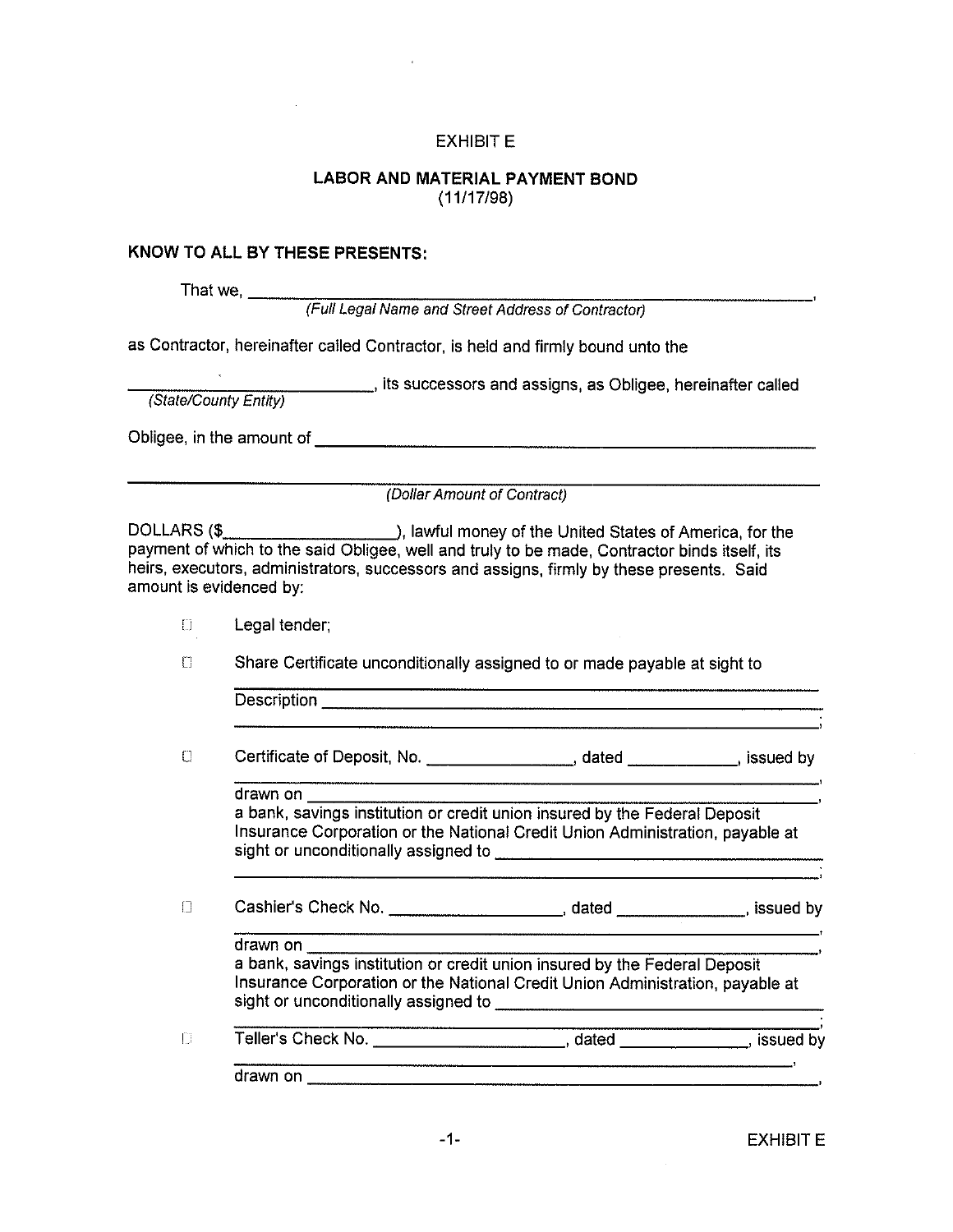a bank, savings institution or credit union insured by the Federal Deposit Insurance Corporation or the National Credit Union Administration, payable at 

Treasurer's Check No. \_\_\_\_\_\_\_\_\_\_\_\_\_\_\_\_\_\_\_\_\_\_\_\_\_, dated \_\_\_\_\_\_\_\_\_\_\_\_\_, issued by  $\Box$ 

drawn on a bank, savings institution or credit union insured by the Federal Deposit Insurance Corporation or the National Credit Union Administration, payable at 

 $\Box$ 

drawn on a bank, savings institution or credit union insured by the Federal Deposit Insurance Corporation or the National Credit Union Administration, payable at sight or unconditionally assigned to \_\_\_\_\_\_\_\_\_\_\_\_\_

 $\Box$ Insurance Corporation or the National Credit Union Administration, payable at 

## **WHEREAS:**

The Contractor has by written agreement dated \_\_\_\_\_\_\_\_\_\_\_\_\_\_\_\_\_\_\_\_\_\_\_\_\_\_\_\_entered into a contract with Obligee for the following Project: \_\_\_\_\_\_\_\_\_\_\_\_\_\_\_\_\_\_\_\_\_\_\_\_\_\_\_\_\_\_\_

hereinafter called Contract, which Contract is incorporated herein by reference and made a part hereof.

## NOW, THEREFORE,

The condition of this obligation is such that, if Contractor shall promptly and faithfully perform the Contract in accordance with, in all respects, the stipulations, agreements, covenants and conditions of the Contract as it now exists or may be modified according to its terms, free from all liens and claims and without further cost, expense or charge to the Obligee. its officers, agents, successors or assigns, free and harmless from all suits or actions of every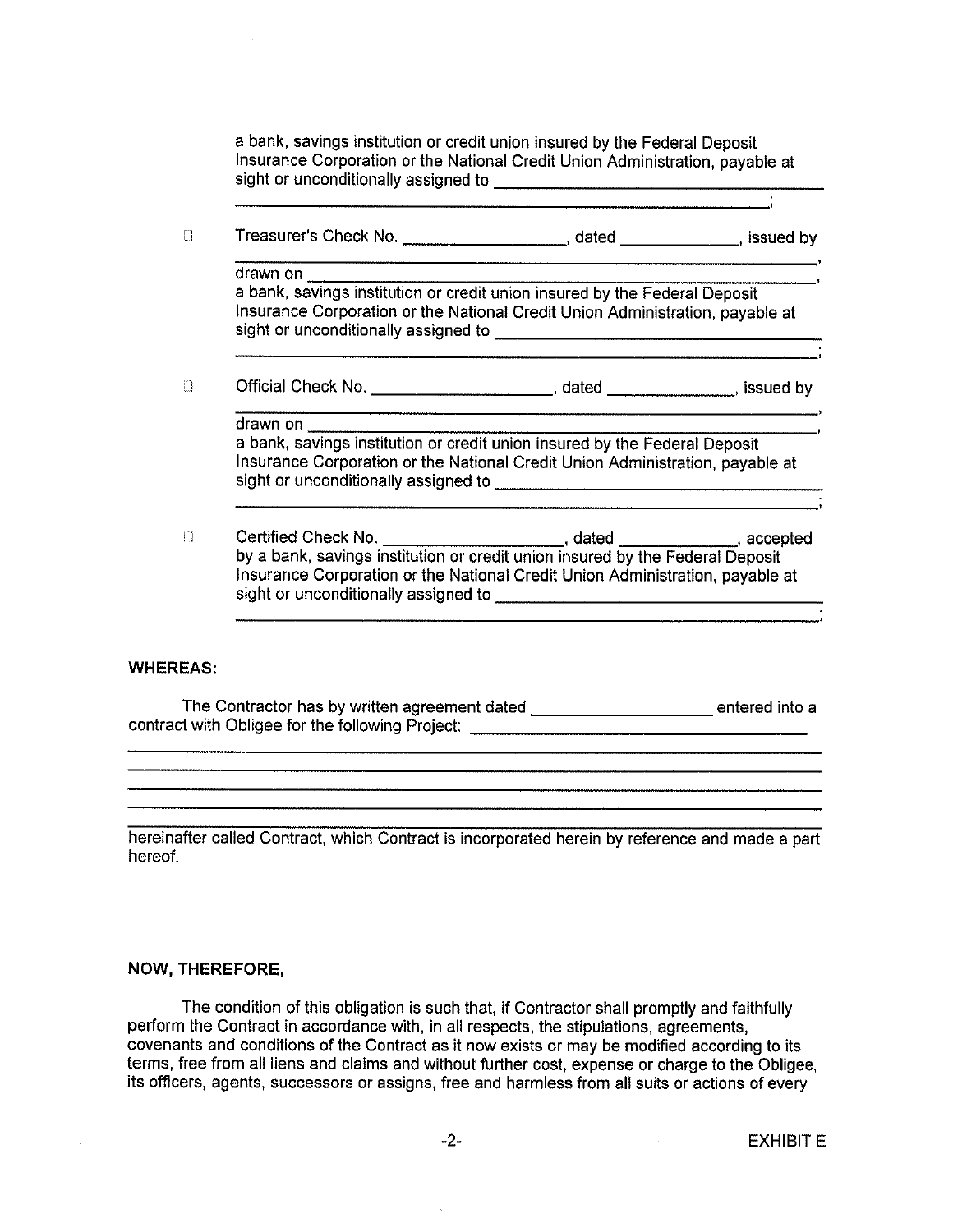nature and kind which may be brought for or on account of any injury or damage, direct or indirect, arising or growing out of the doing of said work or the repair or maintenance thereof or the manner of doing the same or the neglect of the Contractor or its agents or servants or the improper performance of the Contract by the Contractor or its agents or servants or from any other cause, and shall promptly pay all persons supplying labor and materials for the performance of the Contract, then this obligation shall be void; otherwise it shall be and remain in full force and effect.

AND IT IS HEREBY STIPULATED AND AGREED that suit on this bond may be brought before a court of competent jurisdiction without a jury, and that the sum or sums specified in the said Contract as liquidated damages, if any, shall be forfeited to the Obligee, its successors or assigns, in the event of a breach of any, or all, or any part of, the covenants, agreements, conditions, or stipulations contained in the Contract or in this bond in accordance with the terms thereof.

AND IT IS HEREBY STIPULATED AND AGREED that this bond shall inure to the benefit of any and all persons entitled to file claims for labor performed or materials furnished in said work so as to give any and all such persons a right of action as contemplated by Sections 103D-324(d) and 103D-324(e), Hawaii Revised Statutes.

The amount of this bond shall be reduced by and to the extent of any payment or payments made in good faith hereunder, inclusive of the payment of mechanics' liens which may be filed of record against the Project, whether or not claim for the amount of such lien be presented under and against this bond.

(Seal)

Name of Contractor

Signature

**Title**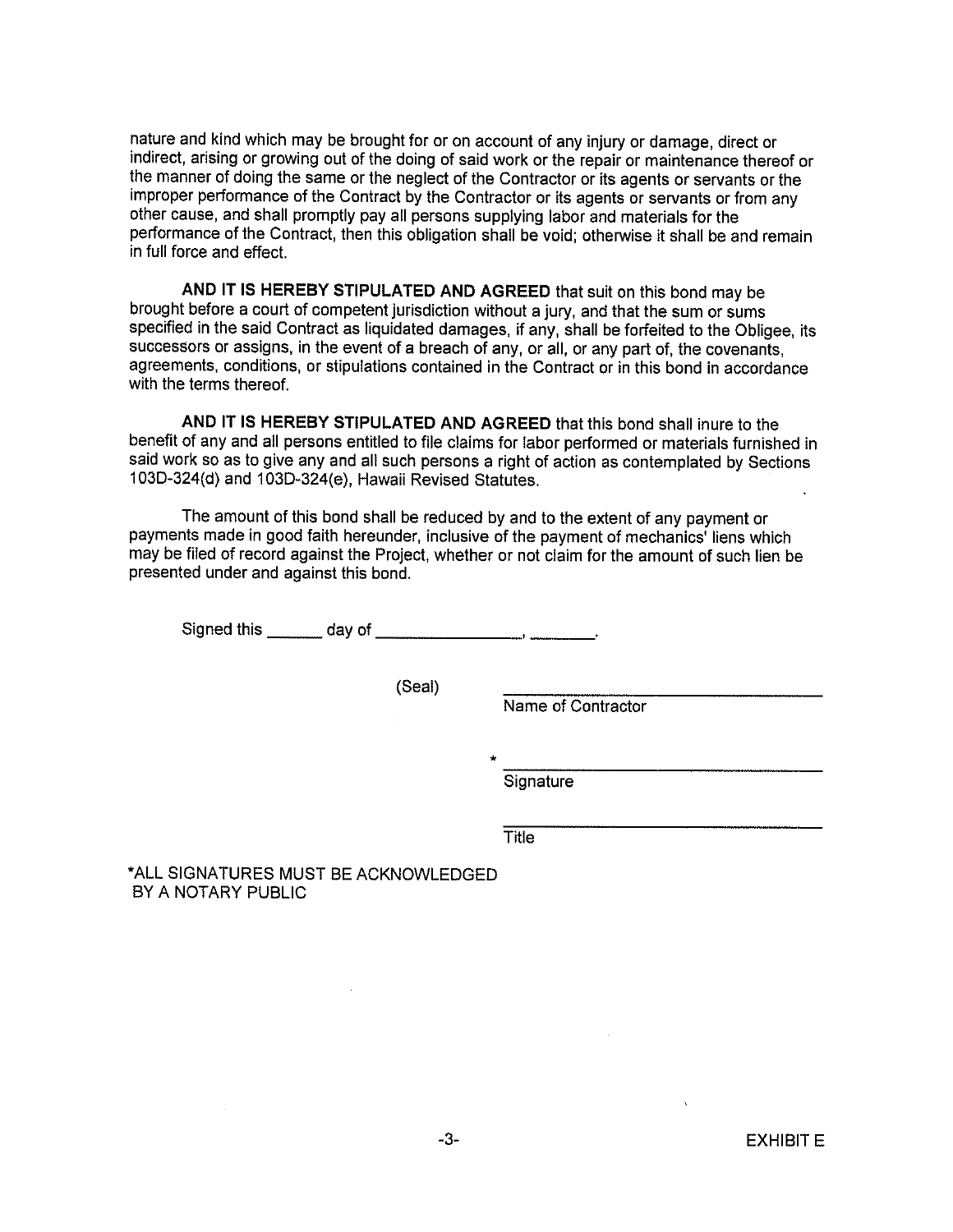$\sqrt{\frac{1}{N}}$  $\frac{1}{2}$ —————<br>Nicitatio  $\ddot{\phantom{0}}$ 

٦

|                                                              | Not available for use in solicitations<br>(Procurement Circular 2014-08)                                                                                                                                                                                                                                                                                                                       |  |
|--------------------------------------------------------------|------------------------------------------------------------------------------------------------------------------------------------------------------------------------------------------------------------------------------------------------------------------------------------------------------------------------------------------------------------------------------------------------|--|
|                                                              | <b>EXHIBIT F</b>                                                                                                                                                                                                                                                                                                                                                                               |  |
|                                                              | <b>COMBINATION PERFORMANCE AND PAYMENT BOND</b><br>(6/21/07)                                                                                                                                                                                                                                                                                                                                   |  |
| KNOW TO ALL BY THESE PRESENTS:                               |                                                                                                                                                                                                                                                                                                                                                                                                |  |
| That $w_i$                                                   |                                                                                                                                                                                                                                                                                                                                                                                                |  |
|                                                              | (Full Legal Name and Street Address of Contractor)                                                                                                                                                                                                                                                                                                                                             |  |
|                                                              | as Contractor, here nafter called Principal, and __________                                                                                                                                                                                                                                                                                                                                    |  |
|                                                              |                                                                                                                                                                                                                                                                                                                                                                                                |  |
|                                                              | Name and Street Address of Bonding Company)                                                                                                                                                                                                                                                                                                                                                    |  |
|                                                              | as surety, hereinafter called Syrety, a corporation(s) authorized to <i>f</i> ansact business as a                                                                                                                                                                                                                                                                                             |  |
|                                                              | surety in the State of Hawaii, are held and firmly bound unto the                                                                                                                                                                                                                                                                                                                              |  |
|                                                              | (State/County Entity)<br>its successors and assigns, as Obligex, hereinafter called $\not$ bligee, in the amount of                                                                                                                                                                                                                                                                            |  |
|                                                              | (Twice the Dollar Amount of Contract)                                                                                                                                                                                                                                                                                                                                                          |  |
|                                                              |                                                                                                                                                                                                                                                                                                                                                                                                |  |
| DOLLARS as performance bond and<br>firmly by these presents. | DOLLARS as payment bond, each in the amount of one hundred percent of the contract price<br>as required by 103D-324, Haw. Rev. Stat. / lawful money of the United States of America, for<br>the payment of which to the said Obliges, well and truly to be made, Contractor and Surety bind<br>ourselves, our heirs, executors, administrators, successors and assigns, jointly and severally, |  |
| <b>WHEREAS:</b>                                              |                                                                                                                                                                                                                                                                                                                                                                                                |  |
|                                                              | The Principal has by written agreement dated<br>signed a contract with<br>Obligee for the following Poject: Charles Contains a contact to the following Poject:                                                                                                                                                                                                                                |  |
|                                                              |                                                                                                                                                                                                                                                                                                                                                                                                |  |
|                                                              |                                                                                                                                                                                                                                                                                                                                                                                                |  |
| hereof.                                                      | hereinafter called Contract, which Contract is incorporated herein by reference and made a part                                                                                                                                                                                                                                                                                                |  |
|                                                              |                                                                                                                                                                                                                                                                                                                                                                                                |  |
| NOW, THEREFORE,                                              |                                                                                                                                                                                                                                                                                                                                                                                                |  |
|                                                              |                                                                                                                                                                                                                                                                                                                                                                                                |  |
|                                                              |                                                                                                                                                                                                                                                                                                                                                                                                |  |

**EXHIBIT F**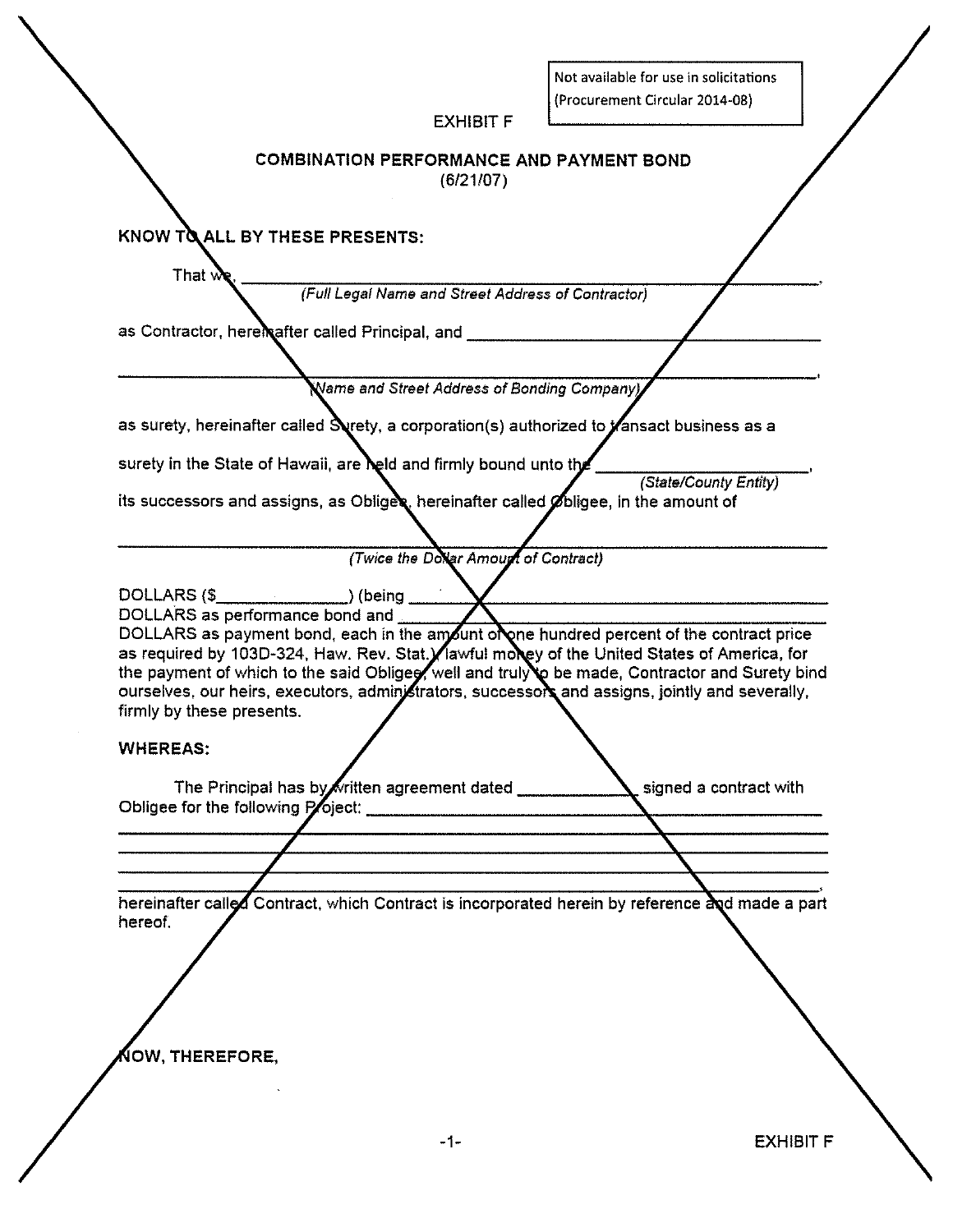Not available for use in solicitations (Procurement Circular 2014-08)

The condition of this obligation is such that, if Princi

perform the Contract in accordance with, in all respects, the stipulations, agreements, **Novenants and conditions of the Contract as it now exists or may be modified according to its** terms, and shall deliver the Project to the Obligee, or to its successors or assigns, fully completed as in the Contract specified and free from all liens and claims and without further cost, expense or charge to the Obligee, its officers, agents, successors or assigns, free ang harmless from all suits or actions of every nature and kind which may be brought for or or account oleny injury or damage, direct or indirect, arising or growing out of the doing of said work or the repair or maintenance thereof or the manner of doing the same or the neglect of the Principal or its gents or servants or the improper performance of the Contract by the Principal or its agents or Servants or from any other cause, and shall promptly pay all persons supplying labor and material for the performance of the Contract, then this obligation shall be void; otherwise it shall be and remain in full force and effect.

AND IT IS HERERY STIPULATED AND AGREED that no change, extension, alteration, deduction or addition, permitted by the Contract, in or to the terms of the Contract, or the plans or specifications pertaining thereto, shall in any way affect the obligation of the Surety on this bond; and the Surety does hereby waive notice of any such change, extension, alteration, deduction or addition in or to the terms of the Contract, or the plans or specifications pertaining thereto, or in or to the said Project.

AND IT IS HEREBY STIPULA KED AND AGREED that suit on this bond may be brought before a court of competent jurisdiction without jury, and that the sum or sums specified in the said Contract as liquidated amages, *j*any, shall be forfeited to the Obligee, its successors or assigns, in the event of a breakh of any, or all, or any part of, the covenants, agreements, conditions, or stipulations contained in the Contract or in this bond in accordance with the terms thereof.

AND IT IS HEREBY STIPULATED AND AGREED that this bond shall inure to the benefit of any and all persons entitled to file claims for habor performed or materials furnished in said work so as to give any and all such persons a right & action as contemplated by Sections 103D-324(d) and 103D-324(e), Hawai Revised Statutes.

The above-named Principal and Surety hereby jointly and severally agree with the Obligee that every person who has furnished labor or material to the Principal for the performance of the Contract on has not been paid in full therefor after ninety days from the completion and final settlement of any contract, may institute an action against the Principal and its sureties, and have their rights and claims adjudicated in the action, and judgment rendered thereon. If the full amount of the liability of the sureties on the bond is insufficient to pay the full amount of the claims fiben, after paying the full amount due the Obligee, the remainder shall be distributed pro rata Among the claimants. The Obligee shall not be liable for the payment of any costs or expenses of any such suit.

The amount of this bond may be reduced in accordance with and subject to section 3-122-226, Hawaii Administrative Rules.

**EXHIBIT F**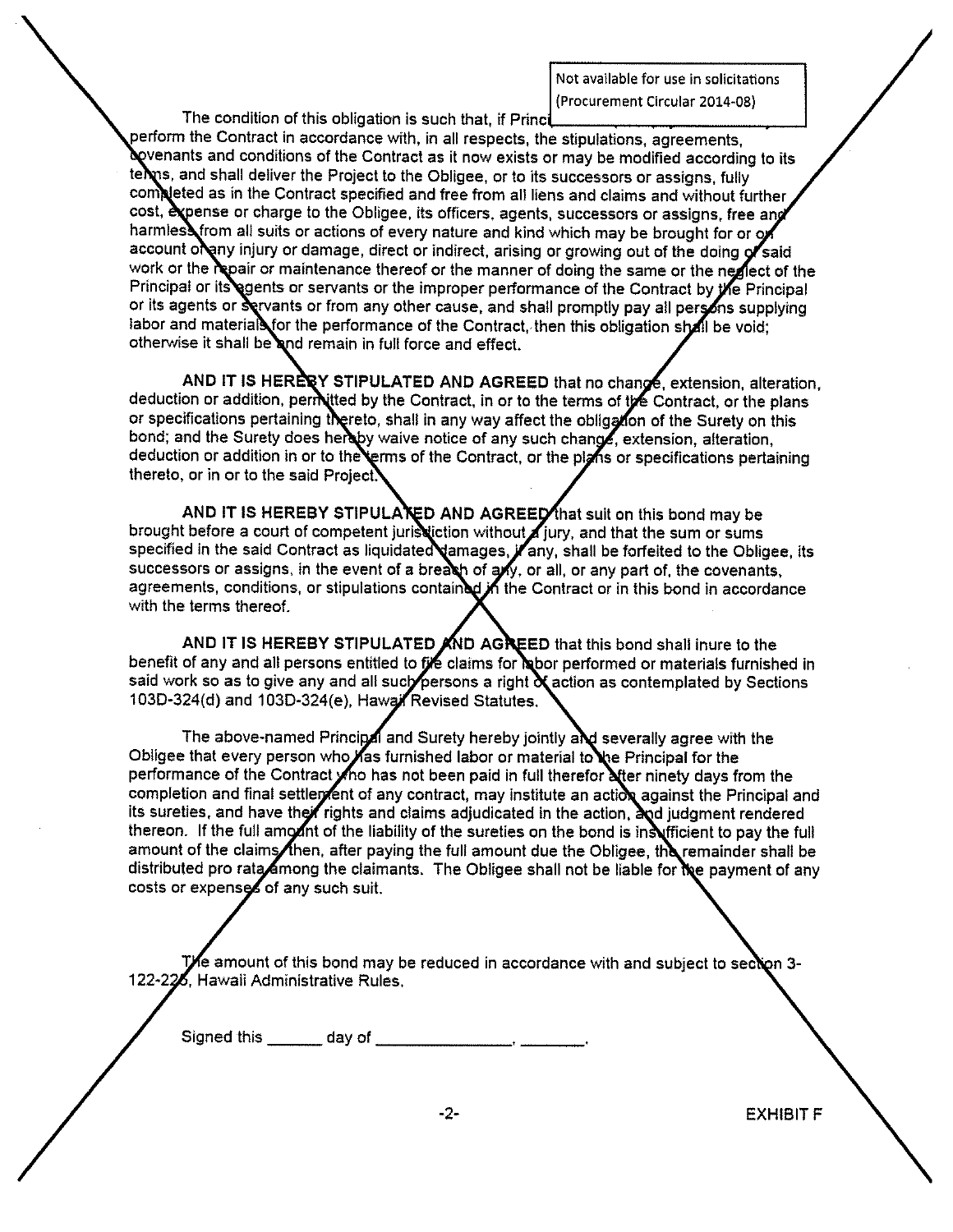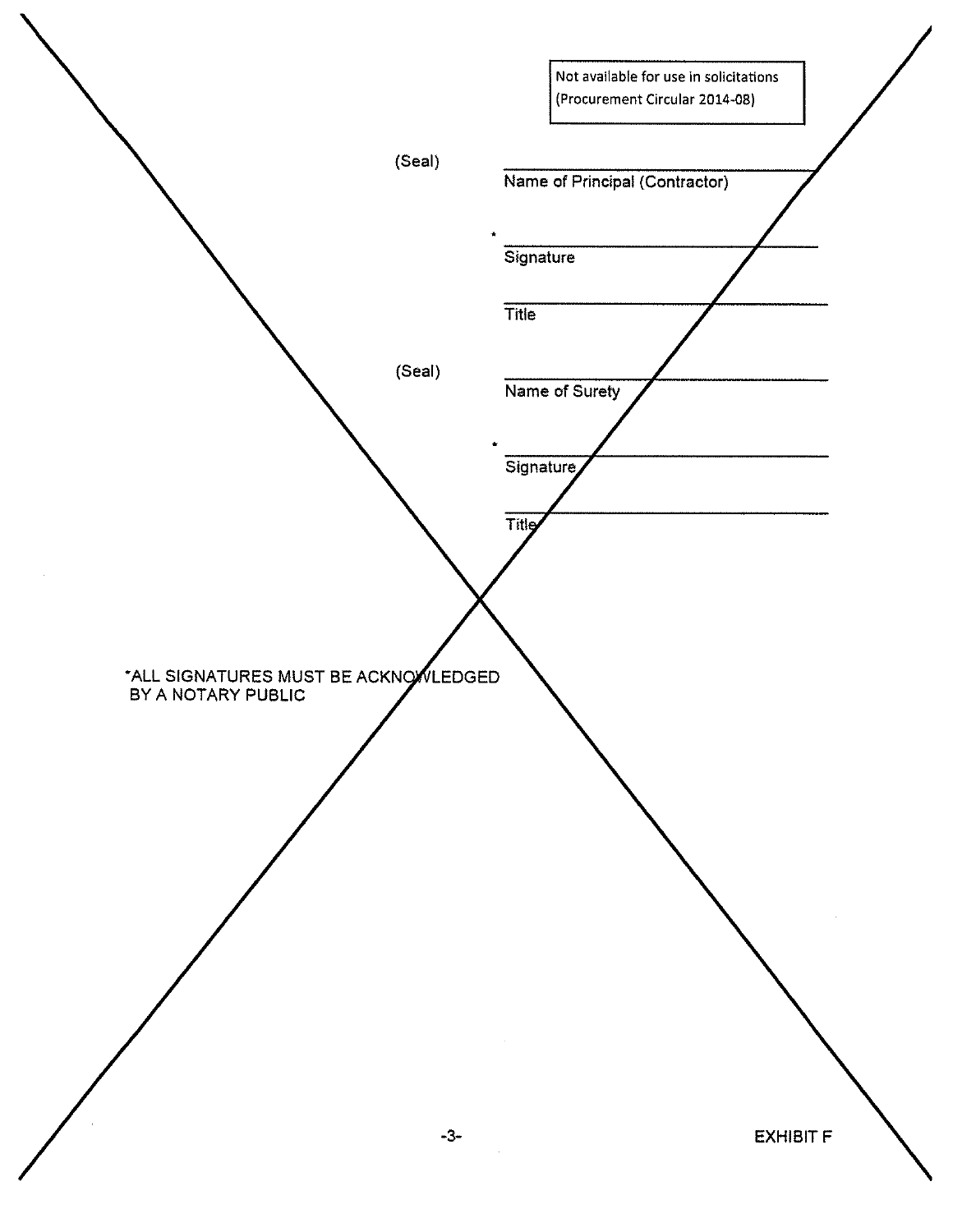### **EXHIBIT G**

## PERFORMANCE BOND (SURETY) FOR SUPPLEMENTAL AGREEMENT **FOR GOODS AND SERVICES**  $(11/17/98)$

### KNOW TO ALL BY THESE PRESENTS:

That  $\frac{1}{2}$ 

(Full Legal Name and Street Address of Contractor)

as Contractor, hereinafter called Principal, and **contract and the contract of the contract of the contract of the contract of the contract of the contract of the contract of the contract of the contract of the contract of** 

(Name and Street Address of Bonding Company)

as Surety, hereinafter called Surety, a corporation(s) authorized to transact business as a surety in the State of Hawaii, are held and firmly bound unto the

(State/County Entity)

its successors and assigns, hereinafter called Obligee, in the amount of

heirs, executors, administrators, successors and assigns, jointly and severally, firmly by these presents.

WHEREAS, the above-bound Principal has entered into a Contract with Obligee dated 

hereinafter collectively called Contract, which Contract is incorporated herein by reference and made a part hereof.

NOW THEREFORE, the condition of this obligation is such that:

If the Principal shall promptly and faithfully perform, and fully complete the Contract in strict accordance with the terms of the Contract as said Contract may be modified or amended from time to time; then this obligation shall be void; otherwise to remain in full force and effect.

Surety to this Bond hereby stipulates and agrees that no changes, extensions of time, alterations, or additions to the terms of the Contract, including the work to be performed thereunder, and the specifications or drawings accompanying same, shall in any way affect its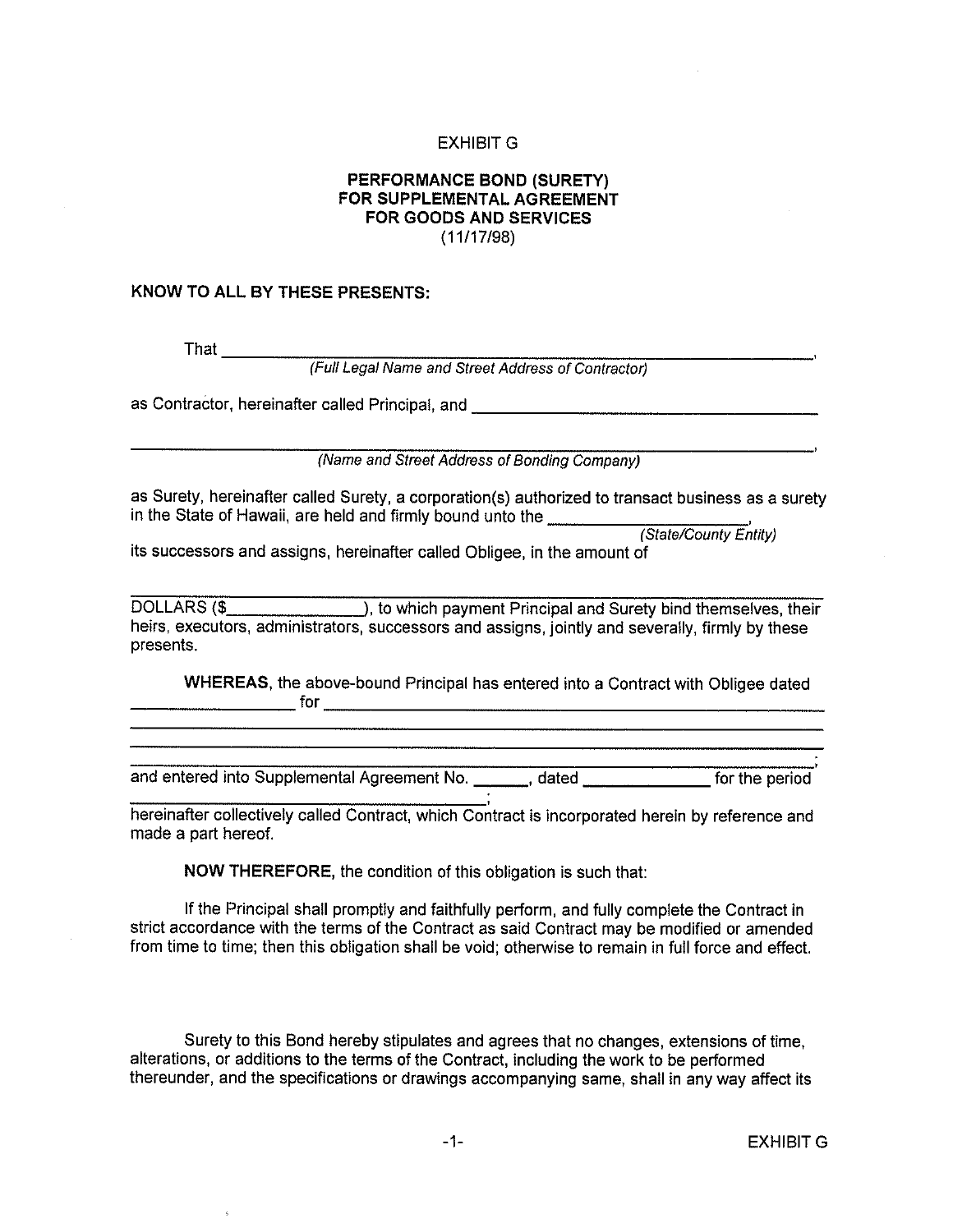obligation on this bond, and it does hereby waive notice of any such changes, extensions of time, alterations, or additions, and agrees that they shall become part of the Contract.

i,

In the event of Default by the Principal, of the obligations under the Contract, then after written Notice of Default from the Obligee to the Surety and the Principal, Surety shall either remedy the Default, or take over the work to be performed under the Contract and complete such work, subject, however, to the limitation of the penal sum of this bond.

| (Seal) | Name of Principal (Contractor) |
|--------|--------------------------------|
|        | Signature                      |
|        | Title                          |
| (Seal) | Name of Surety                 |
|        | ÷<br>Signature                 |
|        | Title                          |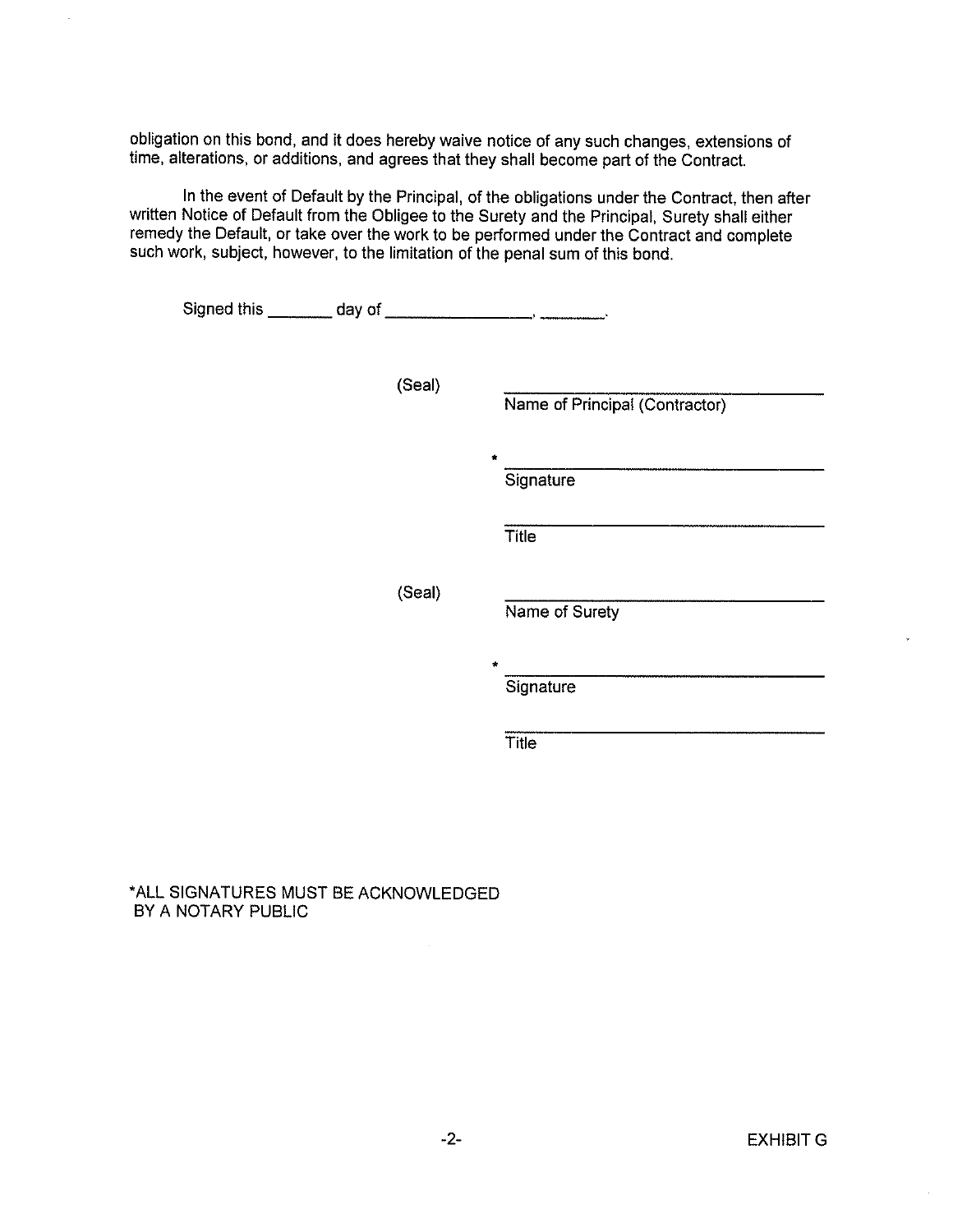### **EXHIBIT H**

### PERFORMANCE BOND FOR SUPPLEMENTAL AGREEMENT **FOR GOODS AND SERVICES**  $(11/17/98)$

#### KNOW TO ALL BY THESE PRESENTS:

That we,  $\_\$ 

(Full Legal Name and Street Address of Contractor) as Contractor, hereinafter called Contractor, is held and firmly bound unto the

tis successors and assigns, as Obligee, hereinafter called Obligee. (State/County Entity) in the amount of

(Dollar Amount of Contract)

DOLLARS (\$\_\_\_\_\_\_\_\_\_\_\_\_\_\_\_\_\_\_\_\_\_\_\_), lawful money of the United States of America, for the payment of which to the said Obligee, well and truly to be made, Contractor binds itself, its heirs, executors, administrators, successors and assigns, firmly by these presents. Said amount is evidenced by:

- $\Box$ Legal tender;
- $\Box$ Share Certificate unconditionally assigned to or made payable at sight to

|                                                                                                               | Certificate of Deposit, No. ___________________, dated ______________ issued  |  |
|---------------------------------------------------------------------------------------------------------------|-------------------------------------------------------------------------------|--|
|                                                                                                               |                                                                               |  |
| drawn on                                                                                                      | a bank, savings institution or credit union insured by the Federal Deposit    |  |
|                                                                                                               |                                                                               |  |
|                                                                                                               | Insurance Corporation or the National Credit Union Administration, payable at |  |
| on and the set of the set of the set of the set of the set of the set of the set of the set of the set of the |                                                                               |  |

 $\Box$ on a bank, savings institution or credit union insured by the Federal Deposit Insurance Corporation or the National Credit Union Administration, payable at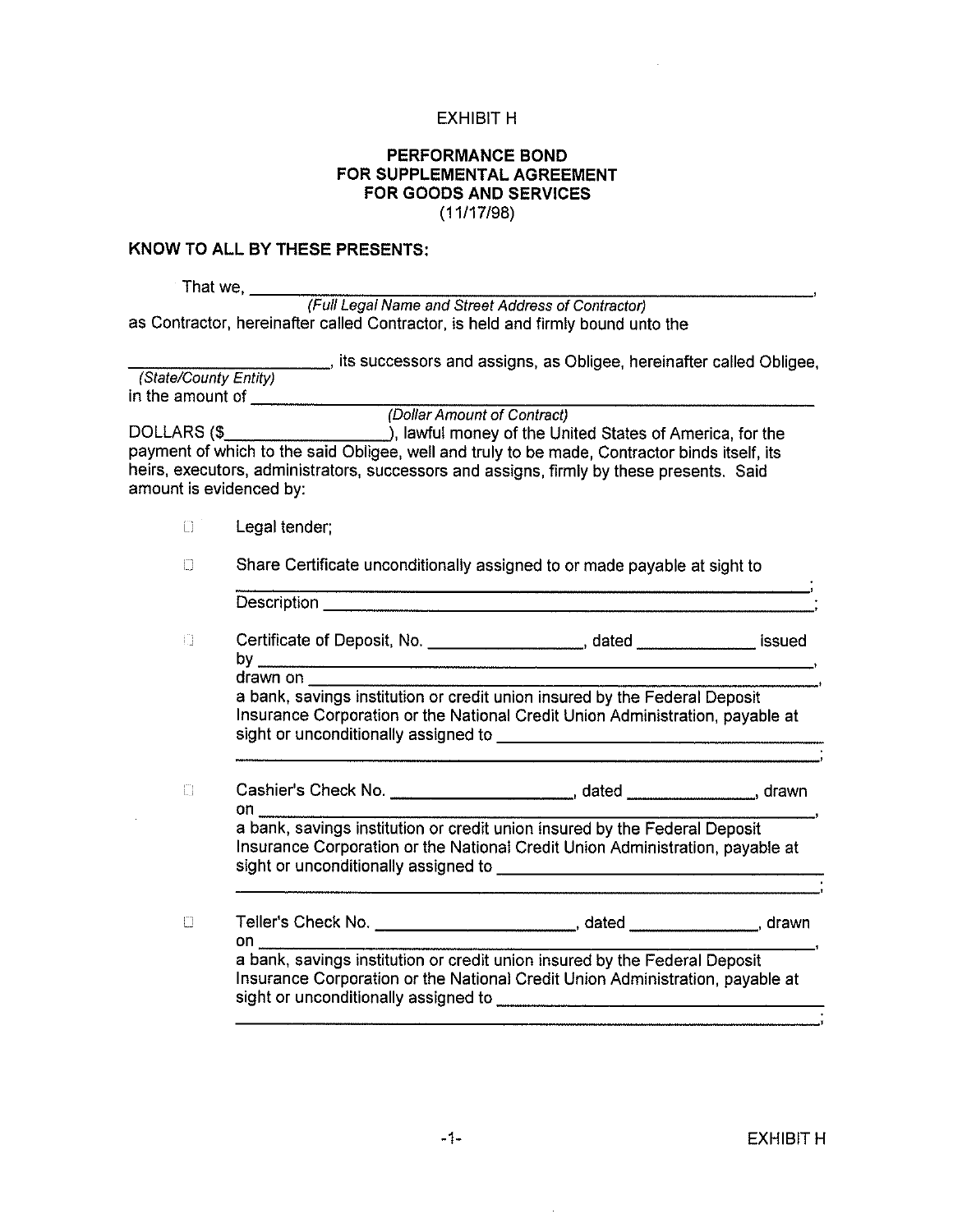| $\Box$ .        | on a complete the control of the control of the control of the control of the control of the control of the co |                                                                                                                                                                |  |
|-----------------|----------------------------------------------------------------------------------------------------------------|----------------------------------------------------------------------------------------------------------------------------------------------------------------|--|
|                 |                                                                                                                | a bank, savings institution or credit union insured by the Federal Deposit<br>Insurance Corporation or the National Credit Union Administration, payable at    |  |
| O               |                                                                                                                |                                                                                                                                                                |  |
|                 |                                                                                                                | Insurance Corporation or the National Credit Union Administration, payable at                                                                                  |  |
| $\Box$          |                                                                                                                | Deposit Insurance Corporation or the National Credit Union Administration,<br>payable at sight or unconditionally assigned to ________________________________ |  |
| <b>WHEREAS:</b> |                                                                                                                |                                                                                                                                                                |  |

The Contractor has by written agreement dated \_\_\_\_\_\_\_\_\_\_\_\_\_\_\_\_\_\_\_ entered into a contract with Obligee for the following Project: \_\_\_\_\_\_\_\_\_\_\_\_\_\_\_\_

| and entered into Supplemental Agreement No.                                | dated | for the period                              |
|----------------------------------------------------------------------------|-------|---------------------------------------------|
|                                                                            |       | ; hereinafter collectively called Contract, |
| which Contract is incorporated herein by reference and made a part hereof. |       |                                             |

### **NOW, THEREFORE,**

The condition of this obligation is such that, if Contractor shall promptly and faithfully perform the Contract in accordance with, in all respects, the stipulations, agreements, covenants and conditions of the Contract as it now exists or may be modified according to its terms, and shall deliver the Project to the Obligee, or to its successors or assigns, fully completed as in the Contract specified and free from all liens and claims and without further cost, expense or charge to the Obligee, its officers, agents, successors or assigns, free and harmless from all suits or actions of every nature and kind which may be brought for or on account of any injury or damage, direct or indirect, arising or growing out of the doing of said work or the repair or maintenance thereof or the manner of doing the same or the neglect of the Contractor or its agents or servants or the improper performance of the Contract by the Contractor or its agents or servants or from any other cause, then this obligation shall be void: otherwise it shall be and remain in full force and effect.

AND IT IS HEREBY STIPULATED AND AGREED that suit on this bond may be brought before a court of competent jurisdiction without a jury, and that the sum or sums specified in the said Contract as liquidated damages, if any, shall be forfeited to the Obligee, its successors or assigns, in the event of a breach of any, or all, or any part of, the covenants, agreements, conditions, or stipulations contained in the Contract or in this bond in accordance with the terms thereof.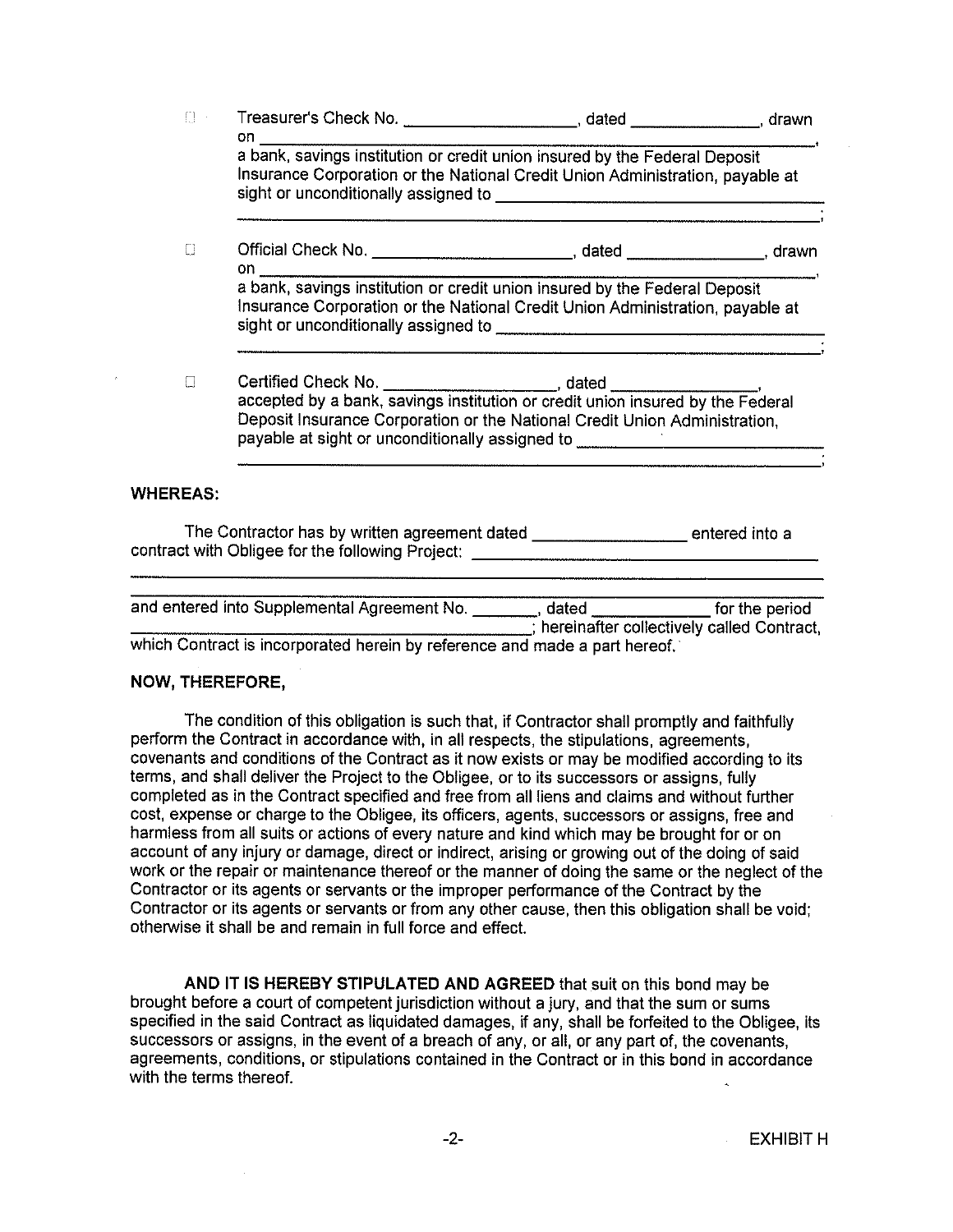The amount of this bond may be reduced by and to the extent of any payment or payments made in good faith hereunder.

(Seal)

Name of Contractor

 $\frac{1}{1}$  . The components of  $\frac{1}{1}$  ,  $\frac{1}{1}$  ,  $\frac{1}{1}$  ,  $\frac{1}{1}$  ,  $\frac{1}{1}$  ,  $\frac{1}{1}$  ,  $\frac{1}{1}$  ,  $\frac{1}{1}$  ,  $\frac{1}{1}$  ,  $\frac{1}{1}$  ,  $\frac{1}{1}$  ,  $\frac{1}{1}$  ,  $\frac{1}{1}$  ,  $\frac{1}{1}$  ,  $\frac{1}{1}$  ,  $\frac{1}{1}$  ,

Signature

Title

## \*ALL SIGNATURES MUST BE ACKNOWLEDGED BY A NOTARY PUBLIC

 $\sim 10^7$ 

 $\sim 10^{-1}$ 

 $\bar{A}$ 

 $\mathcal{L}_{\mathcal{A}}$ 

 $\bar{x}$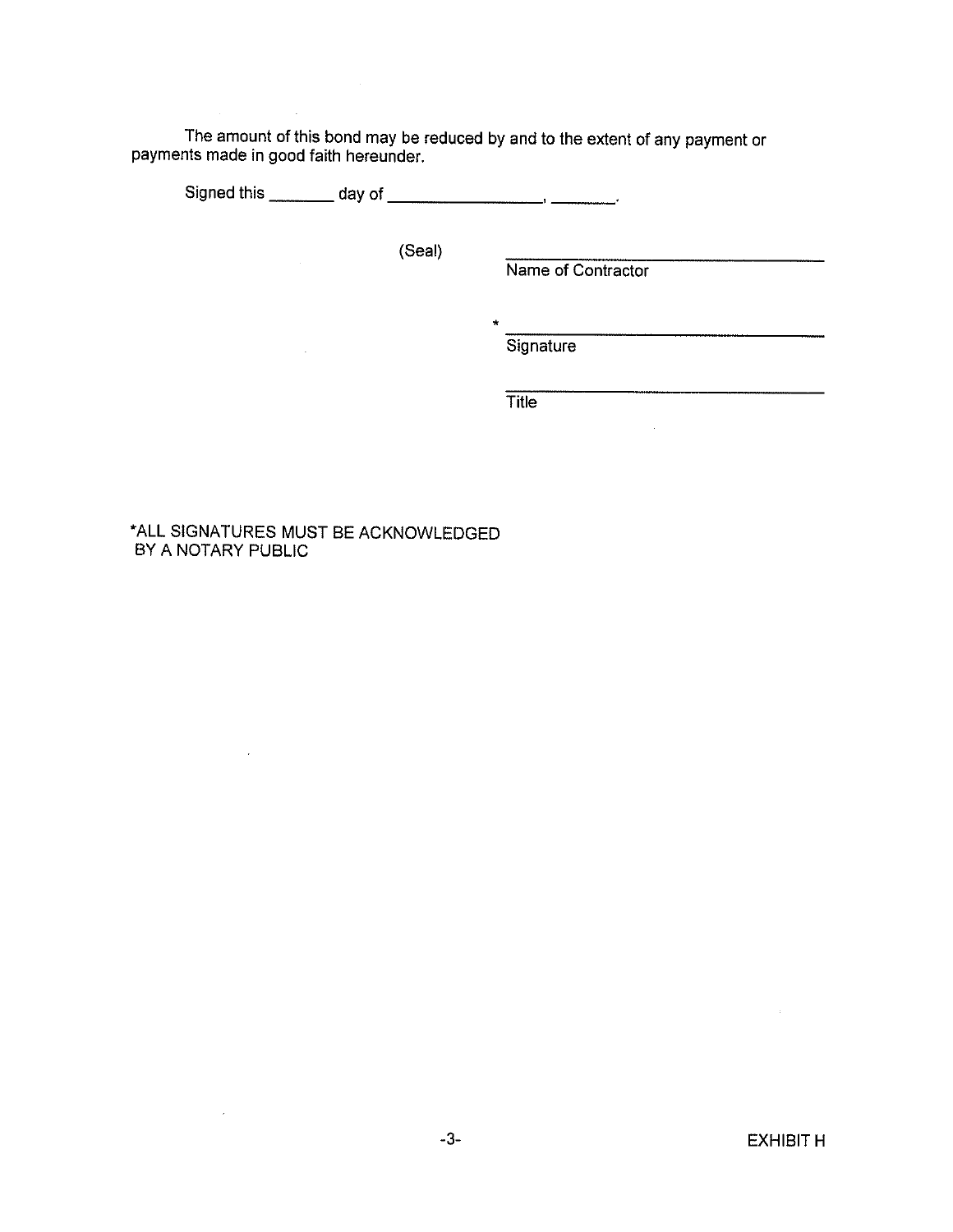# **EXHIBIT I**

## **CONTRACTOR ACKNOWLEDGMENT**

## [FOR USE WITH PERFORMANCE AND PAYMENT BONDS]  $(11/12/97)$

## **CONTRACTOR ACKNOWLEDGMENT:**

| STATE OF |           |      |
|----------|-----------|------|
|          |           | -SS. |
|          | COUNTY OF |      |

|                    | On this                                                                                     | dav of |     | before me |
|--------------------|---------------------------------------------------------------------------------------------|--------|-----|-----------|
| appeared           |                                                                                             | and    |     |           |
|                    | to me known to be the person(s) described in and, who, being by me duly sworn, did say that |        |     |           |
| he/she/they is/are |                                                                                             |        | and |           |
| оf                 |                                                                                             |        |     |           |

the Contractor named in the foregoing instrument, and that he/she/they is/are authorized to sign said instrument in behalf of the Contractor, and acknowledges that he/she/they executed<br>said instrument as the free act and deed of the Contractor.

(Notary Seal)

Notary Public

My commission expires: \_\_\_\_\_\_\_\_\_\_\_\_\_\_

**EXHIBIT I**